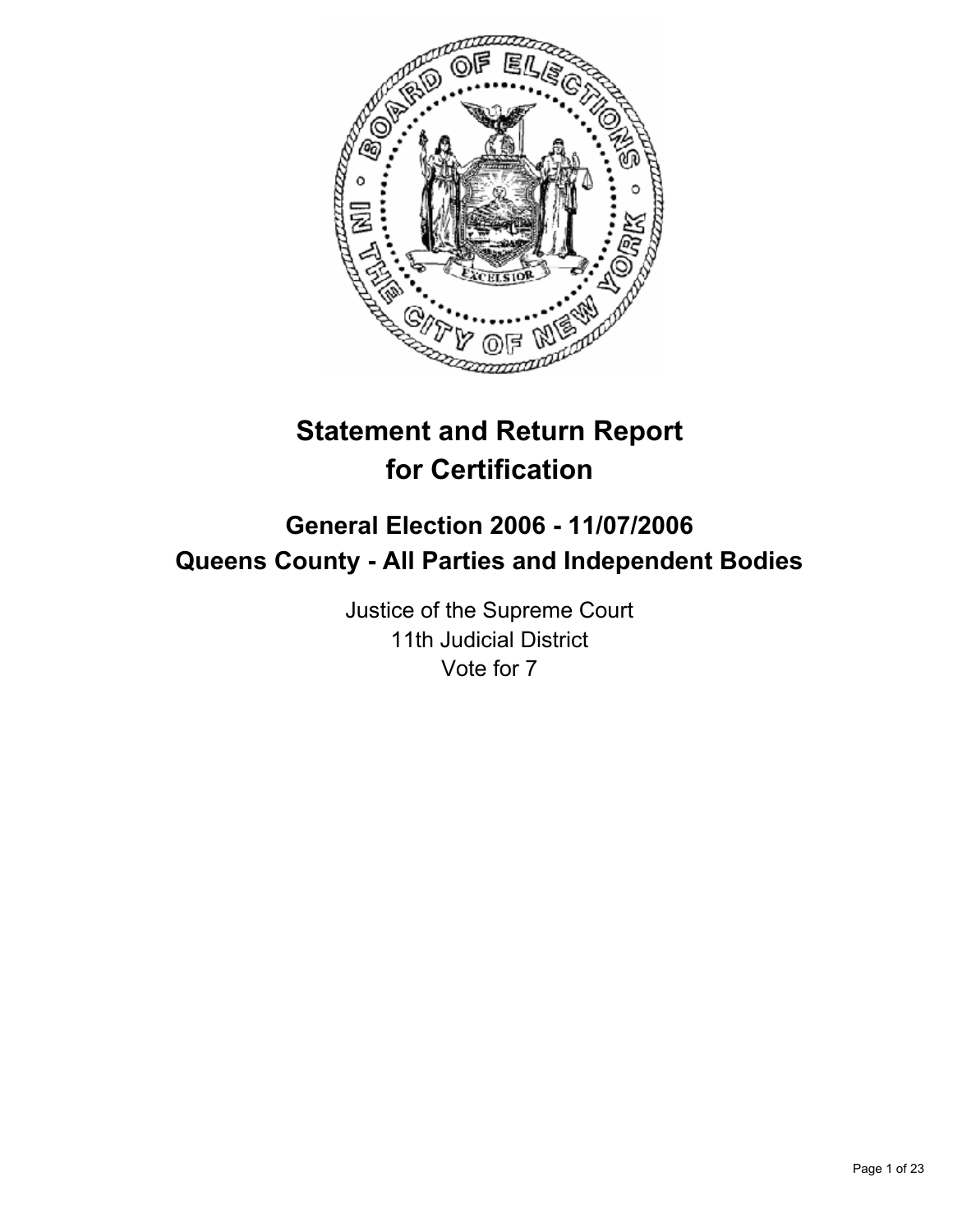

| PUBLIC COUNTER                       | 12,779 |
|--------------------------------------|--------|
| <b>EMERGENCY</b>                     | 0      |
| ABSENTEE/MILITARY                    | 229    |
| <b>AFFIDAVIT</b>                     | 160    |
| <b>Total Ballots</b>                 | 13,231 |
| STEVEN W FISHER (REPUBLICAN)         | 1,746  |
| STEVEN W FISHER (DEMOCRATIC)         | 6,672  |
| STEVEN W FISHER (CONSERVATIVE)       | 267    |
| EVELYN L BRAUN (REPUBLICAN)          | 1,612  |
| EVELYN L BRAUN (DEMOCRATIC)          | 6,410  |
| EVELYN L BRAUN (CONSERVATIVE)        | 254    |
| WILLIS H STEPHENS JR. (REPUBLICAN)   | 1,641  |
| HOWARD G LANE (DEMOCRATIC)           | 6,277  |
| WILLIS H STEPHENS JR. (CONSERVATIVE) | 268    |
| RICHARD BUCHTER (REPUBLICAN)         | 1,621  |
| RICHARD BUCHTER (DEMOCRATIC)         | 6,002  |
| RICHARD BUCHTER (CONSERVATIVE)       | 282    |
| KEVIN KERRIGAN (REPUBLICAN)          | 1,633  |
| <b>KEVIN KERRIGAN (DEMOCRATIC)</b>   | 6,058  |
| ROBERT J HELBOCK JR. (CONSERVATIVE)  | 282    |
| ROBERT C KOHM (REPUBLICAN)           | 1,576  |
| ROBERT C KOHM (DEMOCRATIC)           | 6,063  |
| ROBERT C KOHM (CONSERVATIVE)         | 250    |
| KERRY JOHN KATSORHIS (REPUBLICAN)    | 1,631  |
| DARRELL L GAVRIN (DEMOCRATIC)        | 5,848  |
| KERRY JOHN KATSORHIS (CONSERVATIVE)  | 264    |
| DONALD DUCK (WRITE-IN)               | 1      |
| GOOFY (WRITE-IN)                     | 1      |
| PLUTO (WRITE-IN)                     | 1      |
| SCROOGE MC DUCK (WRITE-IN)           | 1      |
| TINKER BELL (WRITE-IN)               | 1      |
| <b>Total Votes</b>                   | 56,662 |
| Unrecorded                           | 35,955 |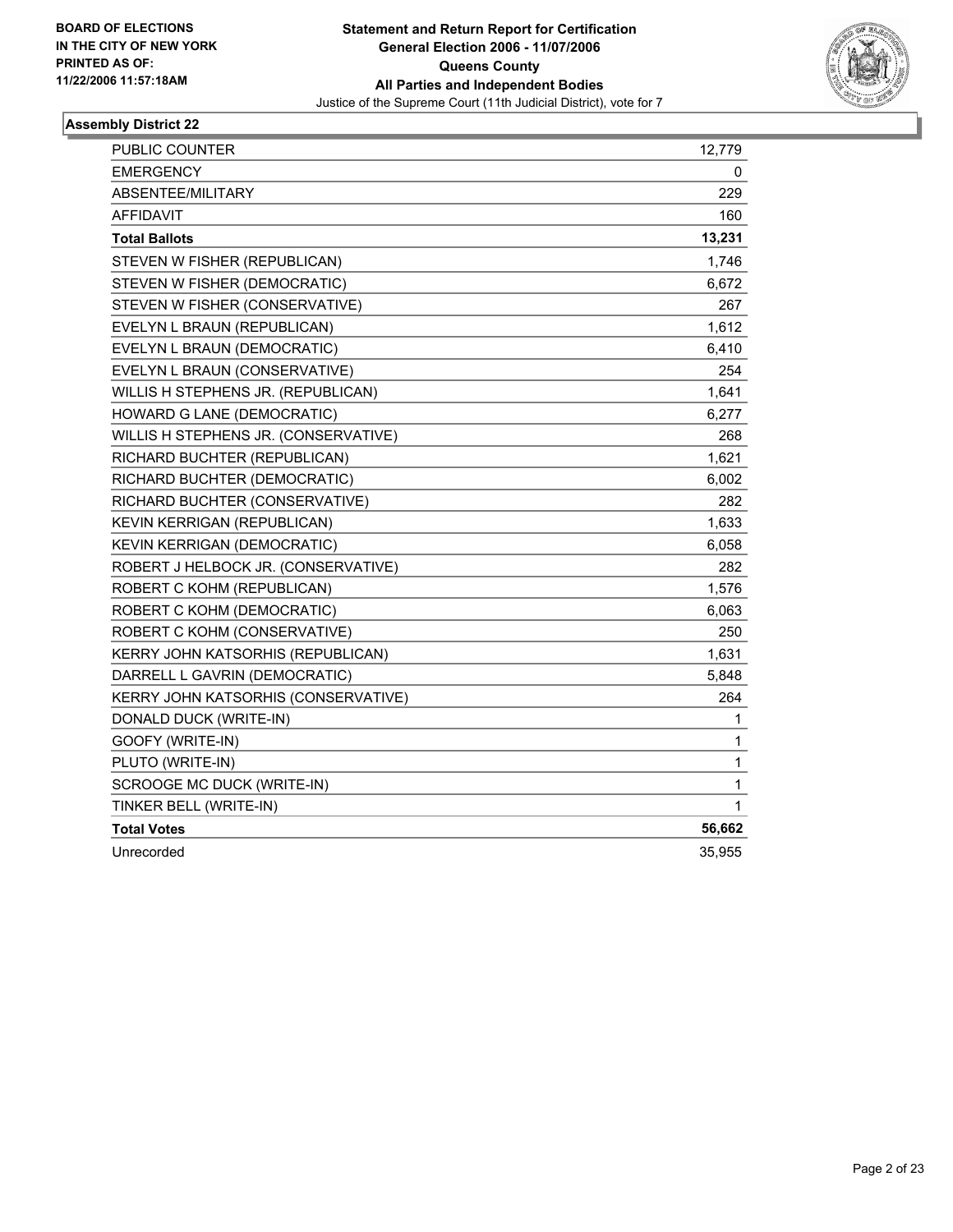

| PUBLIC COUNTER                       | 20,714                   |
|--------------------------------------|--------------------------|
| <b>EMERGENCY</b>                     | 100                      |
| ABSENTEE/MILITARY                    | 527                      |
| <b>AFFIDAVIT</b>                     | 265                      |
| <b>Total Ballots</b>                 | 21,668                   |
| STEVEN W FISHER (REPUBLICAN)         | 4,948                    |
| STEVEN W FISHER (DEMOCRATIC)         | 9,637                    |
| STEVEN W FISHER (CONSERVATIVE)       | 1,089                    |
| EVELYN L BRAUN (REPUBLICAN)          | 4,736                    |
| EVELYN L BRAUN (DEMOCRATIC)          | 9,525                    |
| EVELYN L BRAUN (CONSERVATIVE)        | 1,039                    |
| WILLIS H STEPHENS JR. (REPUBLICAN)   | 4,794                    |
| HOWARD G LANE (DEMOCRATIC)           | 9,357                    |
| WILLIS H STEPHENS JR. (CONSERVATIVE) | 1,092                    |
| RICHARD BUCHTER (REPUBLICAN)         | 4,744                    |
| RICHARD BUCHTER (DEMOCRATIC)         | 9,300                    |
| RICHARD BUCHTER (CONSERVATIVE)       | 1,049                    |
| KEVIN KERRIGAN (REPUBLICAN)          | 4,855                    |
| KEVIN KERRIGAN (DEMOCRATIC)          | 9,495                    |
| ROBERT J HELBOCK JR. (CONSERVATIVE)  | 1,108                    |
| ROBERT C KOHM (REPUBLICAN)           | 4,634                    |
| ROBERT C KOHM (DEMOCRATIC)           | 9,141                    |
| ROBERT C KOHM (CONSERVATIVE)         | 1,043                    |
| KERRY JOHN KATSORHIS (REPUBLICAN)    | 4,721                    |
| DARRELL L GAVRIN (DEMOCRATIC)        | 9,217                    |
| KERRY JOHN KATSORHIS (CONSERVATIVE)  | 1,022                    |
| <b>BUGS BUNNY (WRITE-IN)</b>         | 1                        |
| CHARLEY CHAPIN (WRITE-IN)            | 1                        |
| CURLEY (WRITE-IN)                    | 1                        |
| ELIOT SPITZER (WRITE-IN)             | 1                        |
| HARDY (WRITE-IN)                     | 1                        |
| JOSEPH KASPER (WRITE-IN)             | 1                        |
| JUDGE (WRITE-IN)                     | 1                        |
| JUDGE ENG (WRITE-IN)                 | 1                        |
| LARRY (WRITE-IN)                     | 1                        |
| LAUREL (WRITE-IN)                    | 1                        |
| LIE (WRITE-IN)                       | $\overline{\mathcal{I}}$ |
| MOE (WRITE-IN)                       | 1                        |
| ROBERT GREENE (WRITE-IN)             | 1                        |
| STEVEN STERNBERG (WRITE-IN)          | 1                        |
| <b>Total Votes</b>                   | 106,566                  |
| Unrecorded                           | 45,110                   |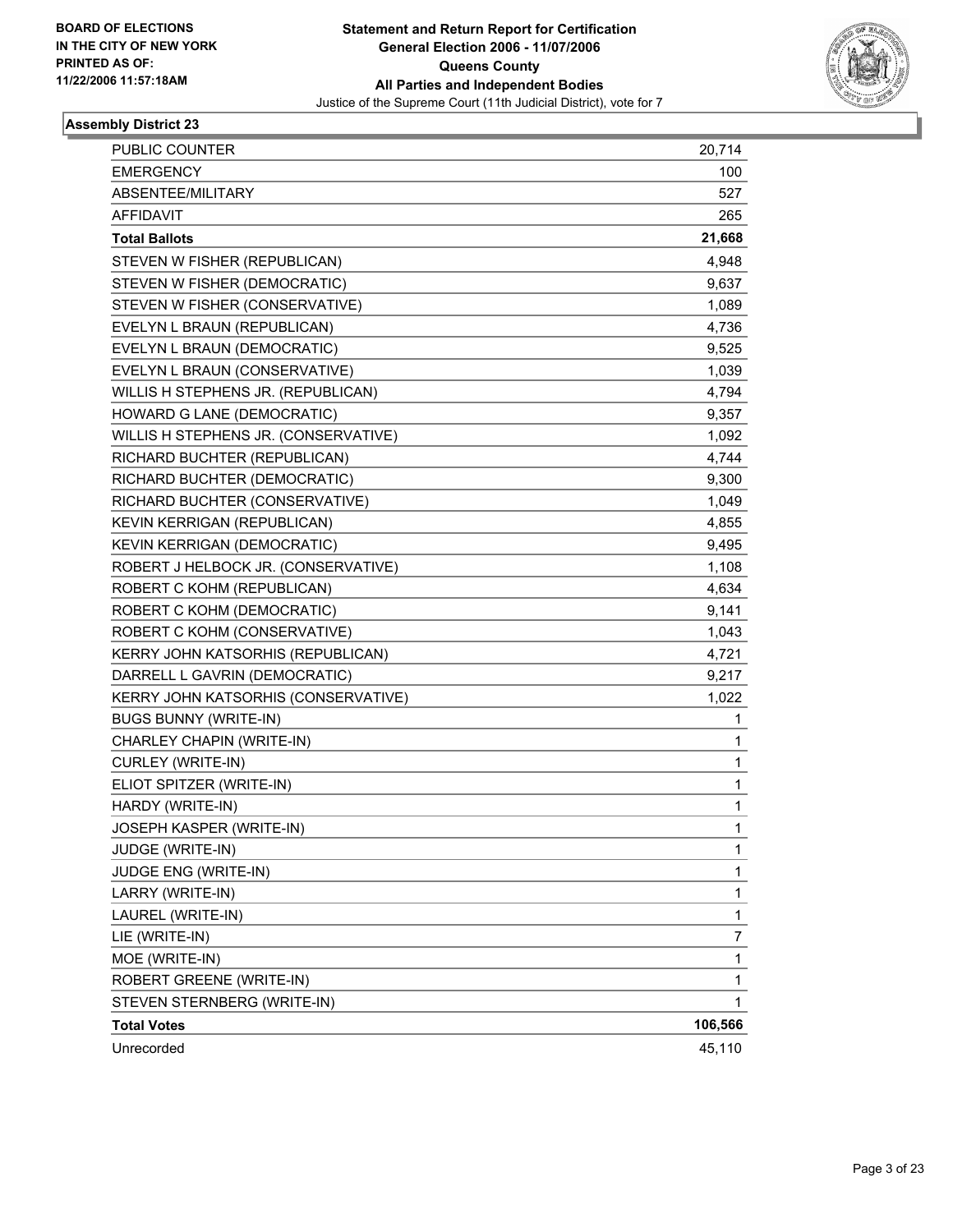

| PUBLIC COUNTER                             | 25,998  |
|--------------------------------------------|---------|
| <b>EMERGENCY</b>                           | 39      |
| ABSENTEE/MILITARY                          | 597     |
| AFFIDAVIT                                  | 262     |
| <b>Total Ballots</b>                       | 27,008  |
| STEVEN W FISHER (REPUBLICAN)               | 4,756   |
| STEVEN W FISHER (DEMOCRATIC)               | 15,363  |
| STEVEN W FISHER (CONSERVATIVE)             | 958     |
| EVELYN L BRAUN (REPUBLICAN)                | 4,556   |
| EVELYN L BRAUN (DEMOCRATIC)                | 14,923  |
| EVELYN L BRAUN (CONSERVATIVE)              | 966     |
| WILLIS H STEPHENS JR. (REPUBLICAN)         | 4,639   |
| HOWARD G LANE (DEMOCRATIC)                 | 14,810  |
| WILLIS H STEPHENS JR. (CONSERVATIVE)       | 967     |
| RICHARD BUCHTER (REPUBLICAN)               | 4,560   |
| RICHARD BUCHTER (DEMOCRATIC)               | 14,684  |
| RICHARD BUCHTER (CONSERVATIVE)             | 945     |
| KEVIN KERRIGAN (REPUBLICAN)                | 4,660   |
| <b>KEVIN KERRIGAN (DEMOCRATIC)</b>         | 14,838  |
| ROBERT J HELBOCK JR. (CONSERVATIVE)        | 962     |
| ROBERT C KOHM (REPUBLICAN)                 | 4,477   |
| ROBERT C KOHM (DEMOCRATIC)                 | 14,543  |
| ROBERT C KOHM (CONSERVATIVE)               | 937     |
| KERRY JOHN KATSORHIS (REPUBLICAN)          | 4,722   |
| DARRELL L GAVRIN (DEMOCRATIC)              | 14,357  |
| <b>KERRY JOHN KATSORHIS (CONSERVATIVE)</b> | 980     |
| ABBY GARDNER (WRITE-IN)                    | 1       |
| AOITE ODONOVAN (WRITE-IN)                  | 1       |
| <b>GARY FIELDING (WRITE-IN)</b>            | 1       |
| KENNETH DELLEQUILA (WRITE-IN)              | 1       |
| RUTH EORSON (WRITE-IN)                     | 1       |
| <b>Total Votes</b>                         | 142,608 |
| Unrecorded                                 | 46,448  |
|                                            |         |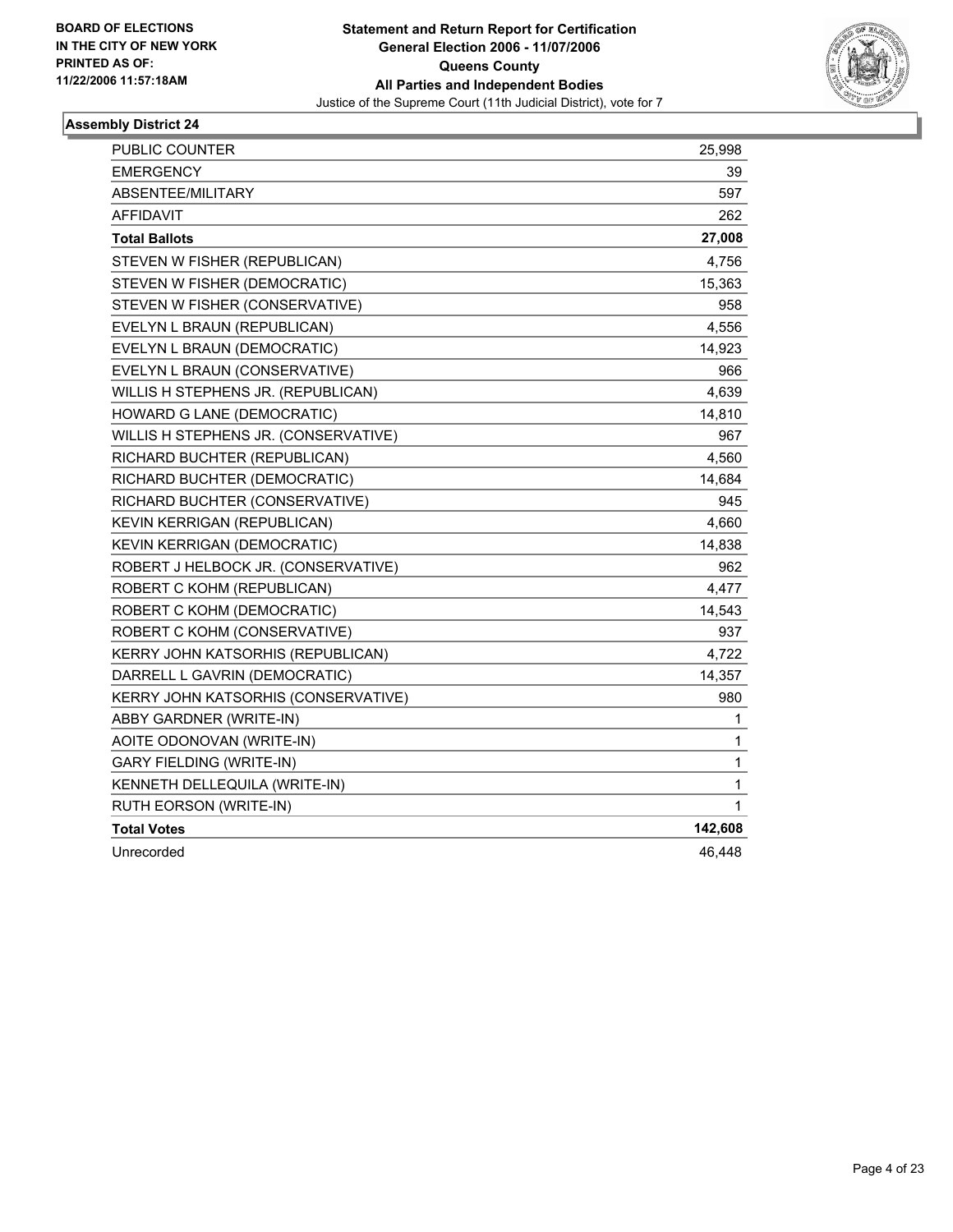

| PUBLIC COUNTER                       | 15,915 |
|--------------------------------------|--------|
| <b>EMERGENCY</b>                     | 108    |
| ABSENTEE/MILITARY                    | 311    |
| <b>AFFIDAVIT</b>                     | 221    |
| <b>Total Ballots</b>                 | 16,675 |
| STEVEN W FISHER (REPUBLICAN)         | 2,888  |
| STEVEN W FISHER (DEMOCRATIC)         | 8,837  |
| STEVEN W FISHER (CONSERVATIVE)       | 559    |
| EVELYN L BRAUN (REPUBLICAN)          | 2,743  |
| EVELYN L BRAUN (DEMOCRATIC)          | 8,692  |
| EVELYN L BRAUN (CONSERVATIVE)        | 538    |
| WILLIS H STEPHENS JR. (REPUBLICAN)   | 2,768  |
| HOWARD G LANE (DEMOCRATIC)           | 8,601  |
| WILLIS H STEPHENS JR. (CONSERVATIVE) | 560    |
| RICHARD BUCHTER (REPUBLICAN)         | 2,752  |
| RICHARD BUCHTER (DEMOCRATIC)         | 8,508  |
| RICHARD BUCHTER (CONSERVATIVE)       | 536    |
| KEVIN KERRIGAN (REPUBLICAN)          | 2,821  |
| KEVIN KERRIGAN (DEMOCRATIC)          | 8,594  |
| ROBERT J HELBOCK JR. (CONSERVATIVE)  | 563    |
| ROBERT C KOHM (REPUBLICAN)           | 2,677  |
| ROBERT C KOHM (DEMOCRATIC)           | 8,381  |
| ROBERT C KOHM (CONSERVATIVE)         | 536    |
| KERRY JOHN KATSORHIS (REPUBLICAN)    | 2,896  |
| DARRELL L GAVRIN (DEMOCRATIC)        | 8,322  |
| KERRY JOHN KATSORHIS (CONSERVATIVE)  | 645    |
| ANDRE REISS (WRITE-IN)               | 1      |
| CARLA S. CHIPPER (WRITE-IN)          | 1      |
| DOV STERNBERG (WRITE-IN)             | 1      |
| ELLIOT LOWENSTEIN (WRITE-IN)         | 1      |
| R. BEAMER (WRITE-IN)                 | 1      |
| RUTH GOLSTEIN (WRITE-IN)             | 1      |
| YOSEF GOLDSTEIN (WRITE-IN)           | 1      |
| <b>Total Votes</b>                   | 83,424 |
| Unrecorded                           | 33,301 |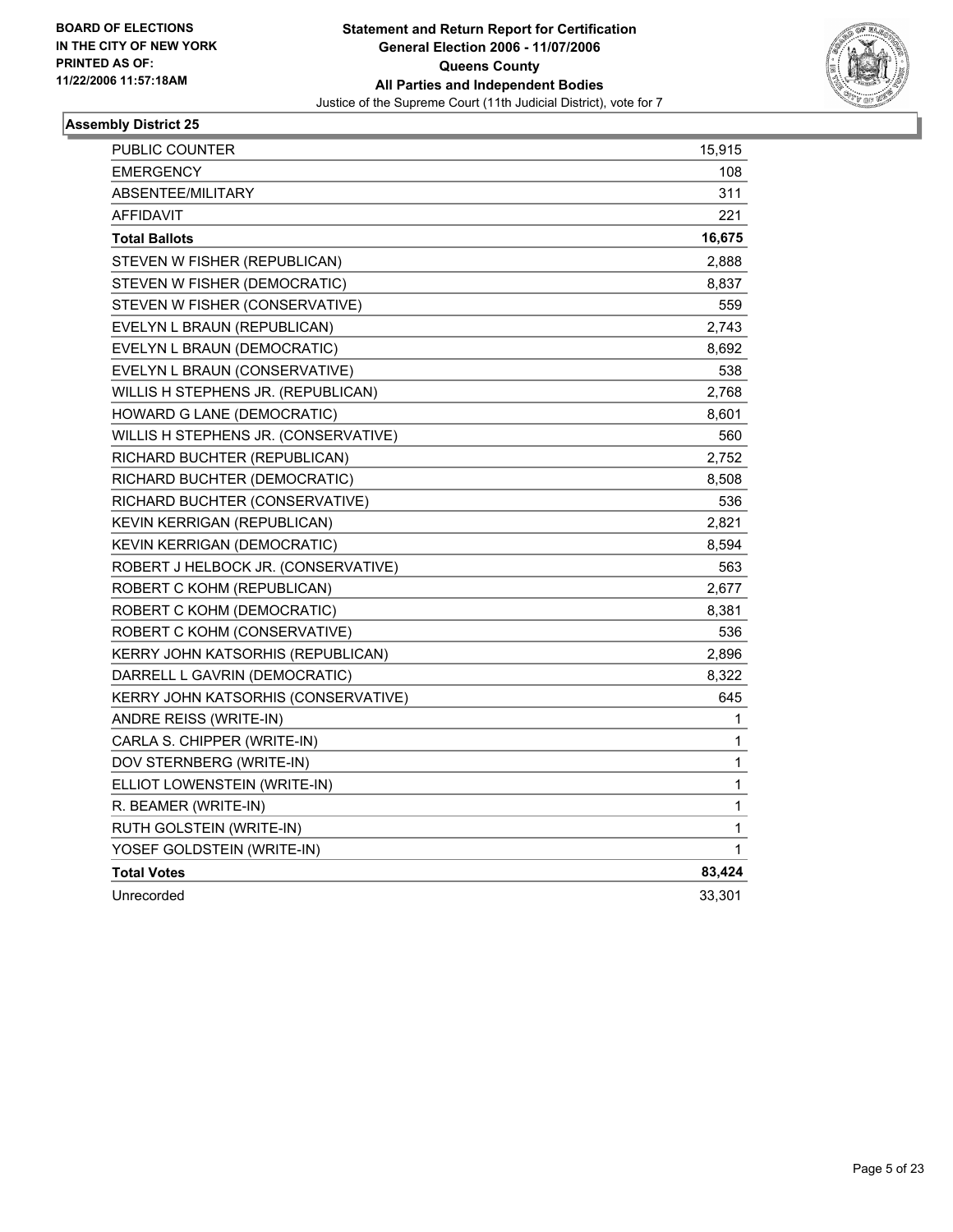

| PUBLIC COUNTER                       | 26,710  |
|--------------------------------------|---------|
| <b>EMERGENCY</b>                     | 19      |
| ABSENTEE/MILITARY                    | 749     |
| AFFIDAVIT                            | 244     |
| <b>Total Ballots</b>                 | 27,810  |
| STEVEN W FISHER (REPUBLICAN)         | 6,080   |
| STEVEN W FISHER (DEMOCRATIC)         | 14,482  |
| STEVEN W FISHER (CONSERVATIVE)       | 1,169   |
| EVELYN L BRAUN (REPUBLICAN)          | 5,846   |
| EVELYN L BRAUN (DEMOCRATIC)          | 14,103  |
| EVELYN L BRAUN (CONSERVATIVE)        | 1,319   |
| WILLIS H STEPHENS JR. (REPUBLICAN)   | 5,937   |
| HOWARD G LANE (DEMOCRATIC)           | 14,090  |
| WILLIS H STEPHENS JR. (CONSERVATIVE) | 1,182   |
| RICHARD BUCHTER (REPUBLICAN)         | 5,859   |
| RICHARD BUCHTER (DEMOCRATIC)         | 13,788  |
| RICHARD BUCHTER (CONSERVATIVE)       | 1,291   |
| KEVIN KERRIGAN (REPUBLICAN)          | 5,934   |
| KEVIN KERRIGAN (DEMOCRATIC)          | 14,085  |
| ROBERT J HELBOCK JR. (CONSERVATIVE)  | 1,196   |
| ROBERT C KOHM (REPUBLICAN)           | 5,791   |
| ROBERT C KOHM (DEMOCRATIC)           | 13,637  |
| ROBERT C KOHM (CONSERVATIVE)         | 1,136   |
| KERRY JOHN KATSORHIS (REPUBLICAN)    | 6,143   |
| DARRELL L GAVRIN (DEMOCRATIC)        | 13,643  |
| KERRY JOHN KATSORHIS (CONSERVATIVE)  | 1,180   |
| J- TASINI (WRITE-IN)                 | 1       |
| <b>Total Votes</b>                   | 147,892 |
| Unrecorded                           | 46,778  |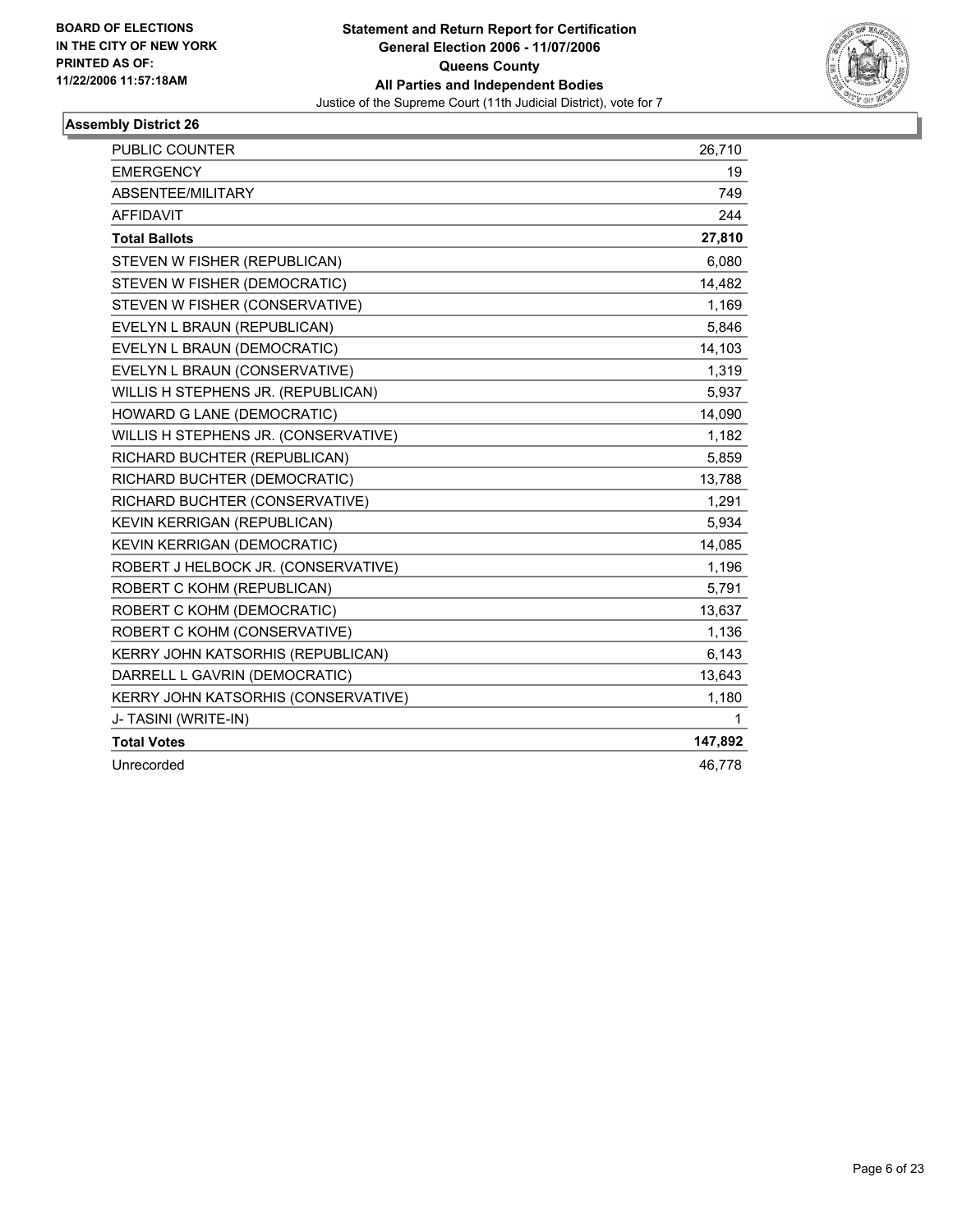

| PUBLIC COUNTER                             | 18,367         |
|--------------------------------------------|----------------|
| <b>EMERGENCY</b>                           | 41             |
| ABSENTEE/MILITARY                          | 456            |
| AFFIDAVIT                                  | 282            |
| <b>Total Ballots</b>                       | 19,298         |
| STEVEN W FISHER (REPUBLICAN)               | 3,328          |
| STEVEN W FISHER (DEMOCRATIC)               | 10,437         |
| STEVEN W FISHER (CONSERVATIVE)             | 556            |
| EVELYN L BRAUN (REPUBLICAN)                | 3,179          |
| EVELYN L BRAUN (DEMOCRATIC)                | 10,153         |
| EVELYN L BRAUN (CONSERVATIVE)              | 530            |
| WILLIS H STEPHENS JR. (REPUBLICAN)         | 3,166          |
| HOWARD G LANE (DEMOCRATIC)                 | 9,901          |
| WILLIS H STEPHENS JR. (CONSERVATIVE)       | 557            |
| RICHARD BUCHTER (REPUBLICAN)               | 3,105          |
| RICHARD BUCHTER (DEMOCRATIC)               | 9,830          |
| RICHARD BUCHTER (CONSERVATIVE)             | 545            |
| KEVIN KERRIGAN (REPUBLICAN)                | 3,850          |
| KEVIN KERRIGAN (DEMOCRATIC)                | 9,959          |
| ROBERT J HELBOCK JR. (CONSERVATIVE)        | 564            |
| ROBERT C KOHM (REPUBLICAN)                 | 3,068          |
| ROBERT C KOHM (DEMOCRATIC)                 | 9,731          |
| ROBERT C KOHM (CONSERVATIVE)               | 514            |
| KERRY JOHN KATSORHIS (REPUBLICAN)          | 3,187          |
| DARRELL L GAVRIN (DEMOCRATIC)              | 9,582          |
| <b>KERRY JOHN KATSORHIS (CONSERVATIVE)</b> | 824            |
| ABSTAIN (WRITE-IN)                         | 2              |
| DAISY DUCK (WRITE-IN)                      | $\mathbf{1}$   |
| DEWEY DUCK (WRITE-IN)                      | 1              |
| HUEY DUCK (WRITE-IN)                       | 1              |
| LOUIE DUCK (WRITE-IN)                      | 1              |
| LOWELL RAPPORT (WRITE-IN)                  | 1              |
| MR MCGOO (WRITE-IN)                        | 1              |
| PETE SCAZZERO (WRITE-IN)                   | 3              |
| ROBERT BARK (WRITE-IN)                     | 1              |
| SOCIALISM (WRITE-IN)                       | $\overline{7}$ |
| WILEY CYOTE (WRITE-IN)                     | $\mathbf{1}$   |
| <b>Total Votes</b>                         | 96,586         |
| Unrecorded                                 | 38,500         |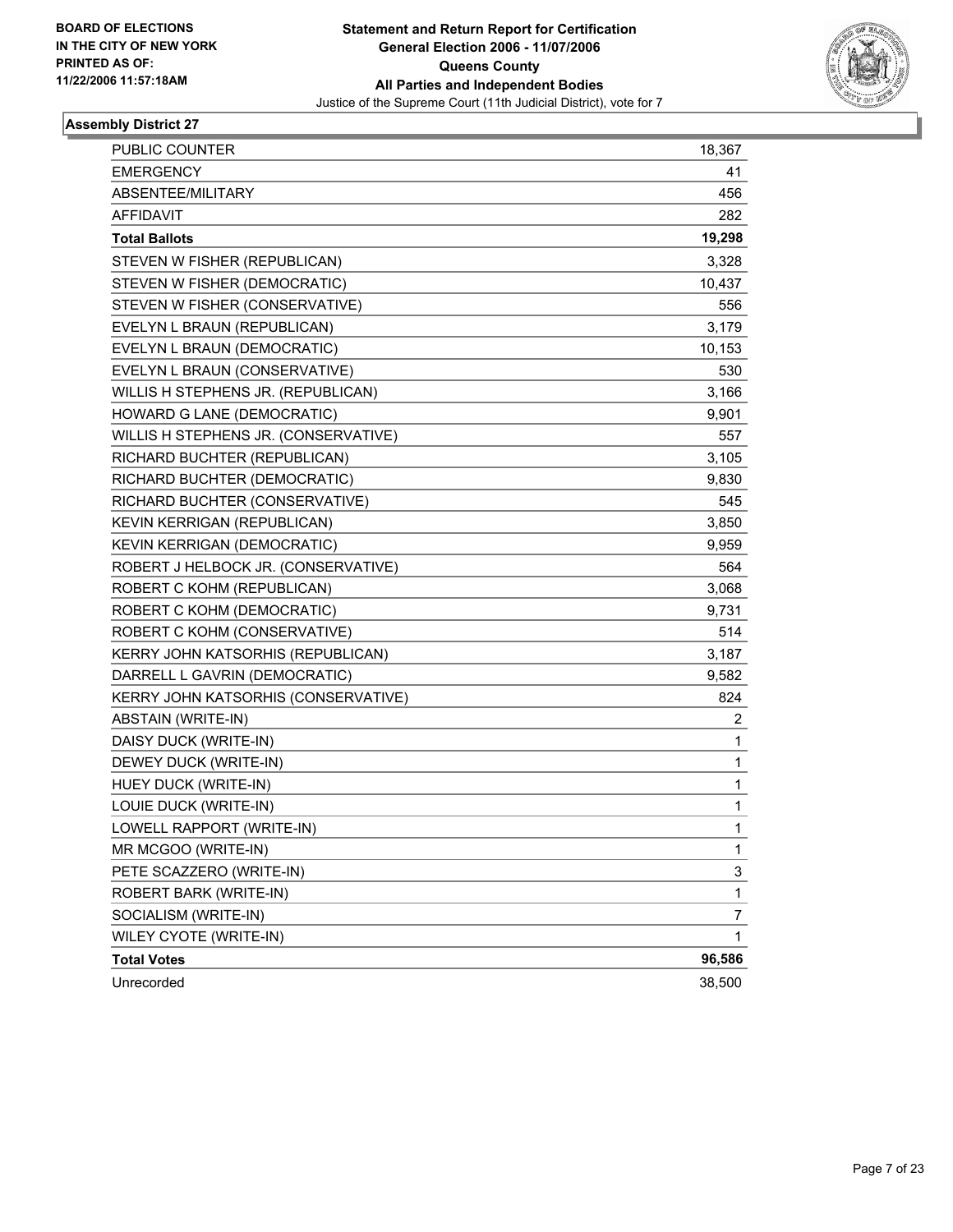

| PUBLIC COUNTER                       | 23,081  |
|--------------------------------------|---------|
| <b>EMERGENCY</b>                     | 81      |
| ABSENTEE/MILITARY                    | 688     |
| AFFIDAVIT                            | 296     |
| <b>Total Ballots</b>                 | 24,332  |
| STEVEN W FISHER (REPUBLICAN)         | 4,837   |
| STEVEN W FISHER (DEMOCRATIC)         | 13,444  |
| STEVEN W FISHER (CONSERVATIVE)       | 757     |
| EVELYN L BRAUN (REPUBLICAN)          | 4,604   |
| EVELYN L BRAUN (DEMOCRATIC)          | 13,032  |
| EVELYN L BRAUN (CONSERVATIVE)        | 756     |
| WILLIS H STEPHENS JR. (REPUBLICAN)   | 4,670   |
| <b>HOWARD G LANE (DEMOCRATIC)</b>    | 12,930  |
| WILLIS H STEPHENS JR. (CONSERVATIVE) | 773     |
| RICHARD BUCHTER (REPUBLICAN)         | 4,601   |
| RICHARD BUCHTER (DEMOCRATIC)         | 12,726  |
| RICHARD BUCHTER (CONSERVATIVE)       | 752     |
| KEVIN KERRIGAN (REPUBLICAN)          | 4,665   |
| <b>KEVIN KERRIGAN (DEMOCRATIC)</b>   | 12,876  |
| ROBERT J HELBOCK JR. (CONSERVATIVE)  | 802     |
| ROBERT C KOHM (REPUBLICAN)           | 4,532   |
| ROBERT C KOHM (DEMOCRATIC)           | 12,622  |
| ROBERT C KOHM (CONSERVATIVE)         | 731     |
| KERRY JOHN KATSORHIS (REPUBLICAN)    | 4,554   |
| DARRELL L GAVRIN (DEMOCRATIC)        | 12,575  |
| KERRY JOHN KATSORHIS (CONSERVATIVE)  | 768     |
| KAREN ROSS (WRITE-IN)                | 1       |
| KEN CARL (WRITE-IN)                  | 1       |
| MICHEL EVANCHIK (WRITE-IN)           | 4       |
| NAOMI ALLEN (WRITE-IN)               | 1       |
| REBECCA L. TAYLOR (WRITE-IN)         | 1       |
| STEVE DOWNS (WRITE-IN)               | 1       |
| THE RIGHT TO STRIKE (WRITE-IN)       | 1       |
| TWO NOS (WRITE-IN)                   | 1       |
| <b>Total Votes</b>                   | 128,018 |
| Unrecorded                           | 42,306  |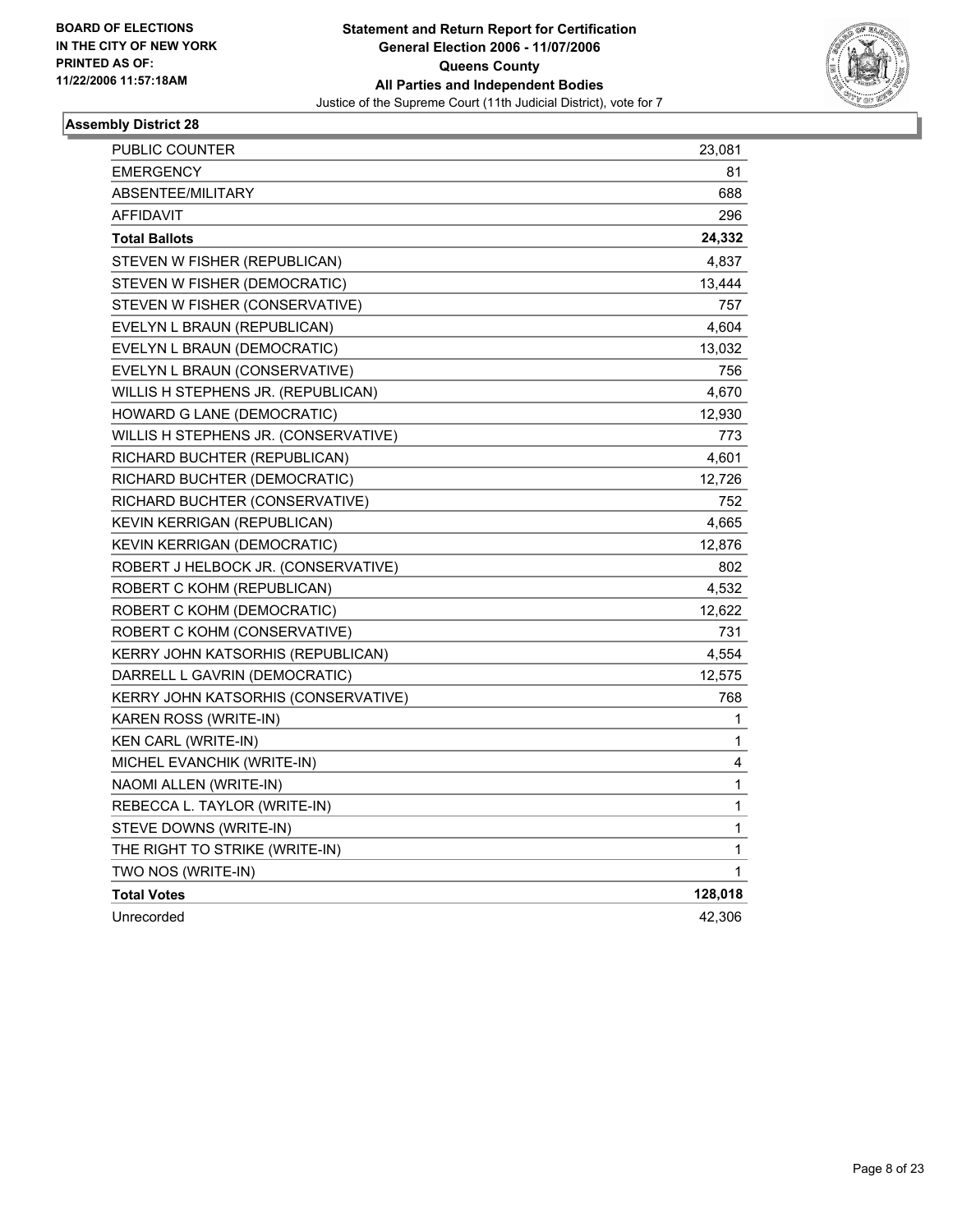

| PUBLIC COUNTER                       | 20,357  |
|--------------------------------------|---------|
| <b>EMERGENCY</b>                     | 6       |
| <b>ABSENTEE/MILITARY</b>             | 319     |
| <b>AFFIDAVIT</b>                     | 336     |
| <b>Total Ballots</b>                 | 21,042  |
| STEVEN W FISHER (REPUBLICAN)         | 735     |
| STEVEN W FISHER (DEMOCRATIC)         | 13,875  |
| STEVEN W FISHER (CONSERVATIVE)       | 170     |
| EVELYN L BRAUN (REPUBLICAN)          | 725     |
| EVELYN L BRAUN (DEMOCRATIC)          | 13,653  |
| EVELYN L BRAUN (CONSERVATIVE)        | 152     |
| WILLIS H STEPHENS JR. (REPUBLICAN)   | 750     |
| <b>HOWARD G LANE (DEMOCRATIC)</b>    | 13,472  |
| WILLIS H STEPHENS JR. (CONSERVATIVE) | 176     |
| RICHARD BUCHTER (REPUBLICAN)         | 716     |
| RICHARD BUCHTER (DEMOCRATIC)         | 13,251  |
| RICHARD BUCHTER (CONSERVATIVE)       | 154     |
| KEVIN KERRIGAN (REPUBLICAN)          | 712     |
| KEVIN KERRIGAN (DEMOCRATIC)          | 13,313  |
| ROBERT J HELBOCK JR. (CONSERVATIVE)  | 161     |
| ROBERT C KOHM (REPUBLICAN)           | 707     |
| ROBERT C KOHM (DEMOCRATIC)           | 13,116  |
| ROBERT C KOHM (CONSERVATIVE)         | 146     |
| KERRY JOHN KATSORHIS (REPUBLICAN)    | 720     |
| DARRELL L GAVRIN (DEMOCRATIC)        | 13,527  |
| KERRY JOHN KATSORHIS (CONSERVATIVE)  | 149     |
| A. JENNINGS (WRITE-IN)               | 1       |
| ALLAN JENNINGS (WRITE-IN)            | 1       |
| MARY C CRONIN (WRITE-IN)             | 1       |
| <b>Total Votes</b>                   | 100,383 |
| Unrecorded                           | 46,911  |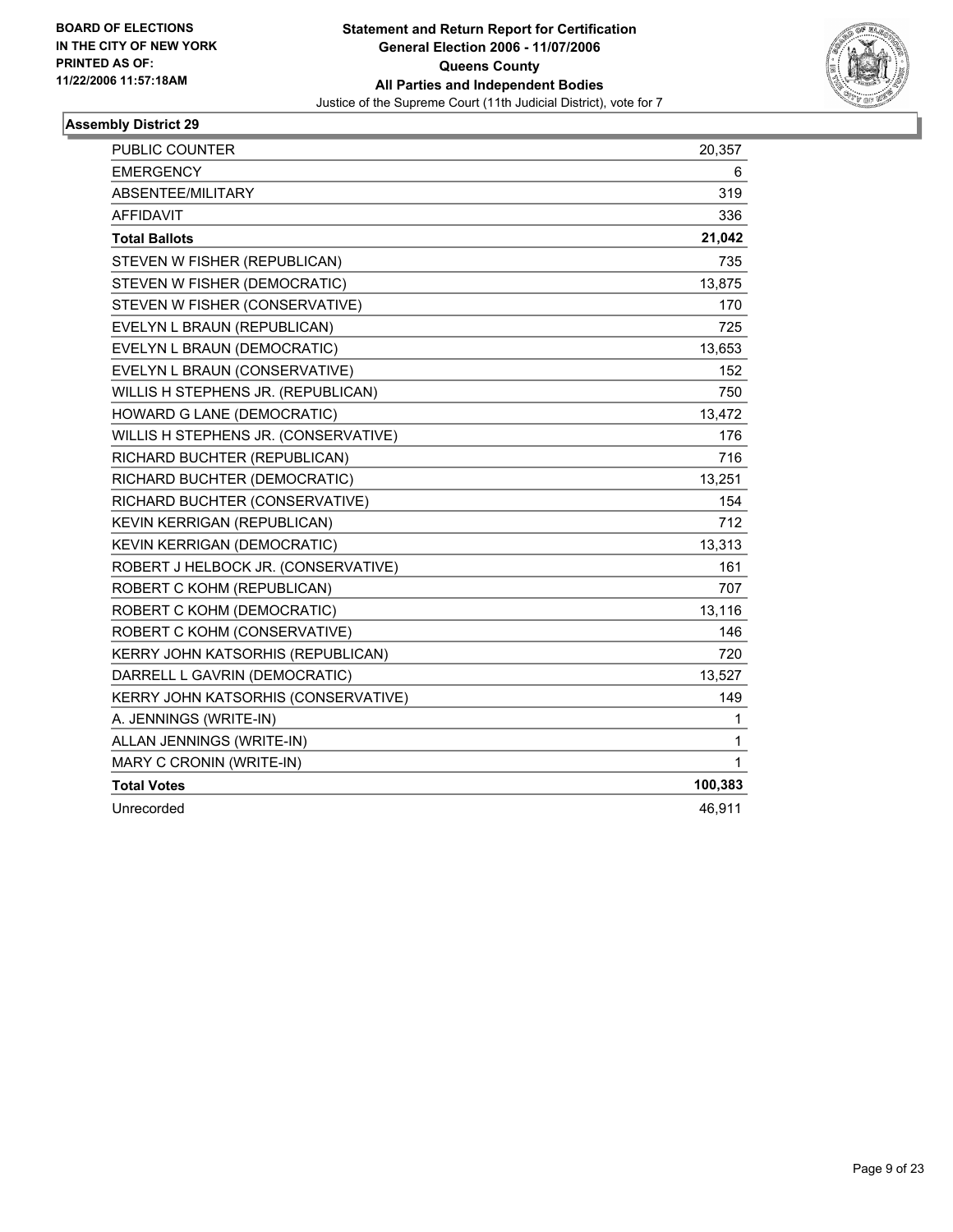

| 21<br><b>EMERGENCY</b><br>329<br>ABSENTEE/MILITARY<br>AFFIDAVIT<br>301<br>17,504<br><b>Total Ballots</b><br>STEVEN W FISHER (REPUBLICAN)<br>3,212<br>STEVEN W FISHER (DEMOCRATIC)<br>8,815<br>STEVEN W FISHER (CONSERVATIVE)<br>658<br>EVELYN L BRAUN (REPUBLICAN)<br>3,089<br>EVELYN L BRAUN (DEMOCRATIC)<br>8,690<br>685<br>EVELYN L BRAUN (CONSERVATIVE)<br>WILLIS H STEPHENS JR. (REPUBLICAN)<br>3.166<br><b>HOWARD G LANE (DEMOCRATIC)</b><br>8,555<br>659<br>WILLIS H STEPHENS JR. (CONSERVATIVE)<br>RICHARD BUCHTER (REPUBLICAN)<br>3,094<br>RICHARD BUCHTER (DEMOCRATIC)<br>8,499<br>RICHARD BUCHTER (CONSERVATIVE)<br>647<br>KEVIN KERRIGAN (REPUBLICAN)<br>3,153<br><b>KEVIN KERRIGAN (DEMOCRATIC)</b><br>8,600<br>ROBERT J HELBOCK JR. (CONSERVATIVE)<br>682<br>3,019<br>ROBERT C KOHM (REPUBLICAN)<br>ROBERT C KOHM (DEMOCRATIC)<br>8,450<br>ROBERT C KOHM (CONSERVATIVE)<br>639<br>KERRY JOHN KATSORHIS (REPUBLICAN)<br>3,098<br>DARRELL L GAVRIN (DEMOCRATIC)<br>8,481<br>656<br>KERRY JOHN KATSORHIS (CONSERVATIVE) |
|------------------------------------------------------------------------------------------------------------------------------------------------------------------------------------------------------------------------------------------------------------------------------------------------------------------------------------------------------------------------------------------------------------------------------------------------------------------------------------------------------------------------------------------------------------------------------------------------------------------------------------------------------------------------------------------------------------------------------------------------------------------------------------------------------------------------------------------------------------------------------------------------------------------------------------------------------------------------------------------------------------------------------------|
|                                                                                                                                                                                                                                                                                                                                                                                                                                                                                                                                                                                                                                                                                                                                                                                                                                                                                                                                                                                                                                    |
|                                                                                                                                                                                                                                                                                                                                                                                                                                                                                                                                                                                                                                                                                                                                                                                                                                                                                                                                                                                                                                    |
|                                                                                                                                                                                                                                                                                                                                                                                                                                                                                                                                                                                                                                                                                                                                                                                                                                                                                                                                                                                                                                    |
|                                                                                                                                                                                                                                                                                                                                                                                                                                                                                                                                                                                                                                                                                                                                                                                                                                                                                                                                                                                                                                    |
|                                                                                                                                                                                                                                                                                                                                                                                                                                                                                                                                                                                                                                                                                                                                                                                                                                                                                                                                                                                                                                    |
|                                                                                                                                                                                                                                                                                                                                                                                                                                                                                                                                                                                                                                                                                                                                                                                                                                                                                                                                                                                                                                    |
|                                                                                                                                                                                                                                                                                                                                                                                                                                                                                                                                                                                                                                                                                                                                                                                                                                                                                                                                                                                                                                    |
|                                                                                                                                                                                                                                                                                                                                                                                                                                                                                                                                                                                                                                                                                                                                                                                                                                                                                                                                                                                                                                    |
|                                                                                                                                                                                                                                                                                                                                                                                                                                                                                                                                                                                                                                                                                                                                                                                                                                                                                                                                                                                                                                    |
|                                                                                                                                                                                                                                                                                                                                                                                                                                                                                                                                                                                                                                                                                                                                                                                                                                                                                                                                                                                                                                    |
|                                                                                                                                                                                                                                                                                                                                                                                                                                                                                                                                                                                                                                                                                                                                                                                                                                                                                                                                                                                                                                    |
|                                                                                                                                                                                                                                                                                                                                                                                                                                                                                                                                                                                                                                                                                                                                                                                                                                                                                                                                                                                                                                    |
|                                                                                                                                                                                                                                                                                                                                                                                                                                                                                                                                                                                                                                                                                                                                                                                                                                                                                                                                                                                                                                    |
|                                                                                                                                                                                                                                                                                                                                                                                                                                                                                                                                                                                                                                                                                                                                                                                                                                                                                                                                                                                                                                    |
|                                                                                                                                                                                                                                                                                                                                                                                                                                                                                                                                                                                                                                                                                                                                                                                                                                                                                                                                                                                                                                    |
|                                                                                                                                                                                                                                                                                                                                                                                                                                                                                                                                                                                                                                                                                                                                                                                                                                                                                                                                                                                                                                    |
|                                                                                                                                                                                                                                                                                                                                                                                                                                                                                                                                                                                                                                                                                                                                                                                                                                                                                                                                                                                                                                    |
|                                                                                                                                                                                                                                                                                                                                                                                                                                                                                                                                                                                                                                                                                                                                                                                                                                                                                                                                                                                                                                    |
|                                                                                                                                                                                                                                                                                                                                                                                                                                                                                                                                                                                                                                                                                                                                                                                                                                                                                                                                                                                                                                    |
|                                                                                                                                                                                                                                                                                                                                                                                                                                                                                                                                                                                                                                                                                                                                                                                                                                                                                                                                                                                                                                    |
|                                                                                                                                                                                                                                                                                                                                                                                                                                                                                                                                                                                                                                                                                                                                                                                                                                                                                                                                                                                                                                    |
|                                                                                                                                                                                                                                                                                                                                                                                                                                                                                                                                                                                                                                                                                                                                                                                                                                                                                                                                                                                                                                    |
|                                                                                                                                                                                                                                                                                                                                                                                                                                                                                                                                                                                                                                                                                                                                                                                                                                                                                                                                                                                                                                    |
|                                                                                                                                                                                                                                                                                                                                                                                                                                                                                                                                                                                                                                                                                                                                                                                                                                                                                                                                                                                                                                    |
|                                                                                                                                                                                                                                                                                                                                                                                                                                                                                                                                                                                                                                                                                                                                                                                                                                                                                                                                                                                                                                    |
| 1<br>ANTHONY J. CANO (WRITE-IN)                                                                                                                                                                                                                                                                                                                                                                                                                                                                                                                                                                                                                                                                                                                                                                                                                                                                                                                                                                                                    |
| ANTHONY P.LOGIVOICE (WRITE-IN)<br>1                                                                                                                                                                                                                                                                                                                                                                                                                                                                                                                                                                                                                                                                                                                                                                                                                                                                                                                                                                                                |
| 1<br>GREGORY GASS (WRITE-IN)                                                                                                                                                                                                                                                                                                                                                                                                                                                                                                                                                                                                                                                                                                                                                                                                                                                                                                                                                                                                       |
| 1<br>JOE ZAVOLI (WRITE-IN)                                                                                                                                                                                                                                                                                                                                                                                                                                                                                                                                                                                                                                                                                                                                                                                                                                                                                                                                                                                                         |
| 1<br>ROBERT W. VEACH (WRITE-IN)                                                                                                                                                                                                                                                                                                                                                                                                                                                                                                                                                                                                                                                                                                                                                                                                                                                                                                                                                                                                    |
| SAMUEL WOLFSON (WRITE-IN)<br>1                                                                                                                                                                                                                                                                                                                                                                                                                                                                                                                                                                                                                                                                                                                                                                                                                                                                                                                                                                                                     |
| SUSAN ARON DEFRONZO (WRITE-IN)<br>1                                                                                                                                                                                                                                                                                                                                                                                                                                                                                                                                                                                                                                                                                                                                                                                                                                                                                                                                                                                                |
| 1<br>WILLIAM J. KLUENDER (WRITE-IN)                                                                                                                                                                                                                                                                                                                                                                                                                                                                                                                                                                                                                                                                                                                                                                                                                                                                                                                                                                                                |
| <b>Total Votes</b><br>86,555                                                                                                                                                                                                                                                                                                                                                                                                                                                                                                                                                                                                                                                                                                                                                                                                                                                                                                                                                                                                       |
| Unrecorded<br>35,973                                                                                                                                                                                                                                                                                                                                                                                                                                                                                                                                                                                                                                                                                                                                                                                                                                                                                                                                                                                                               |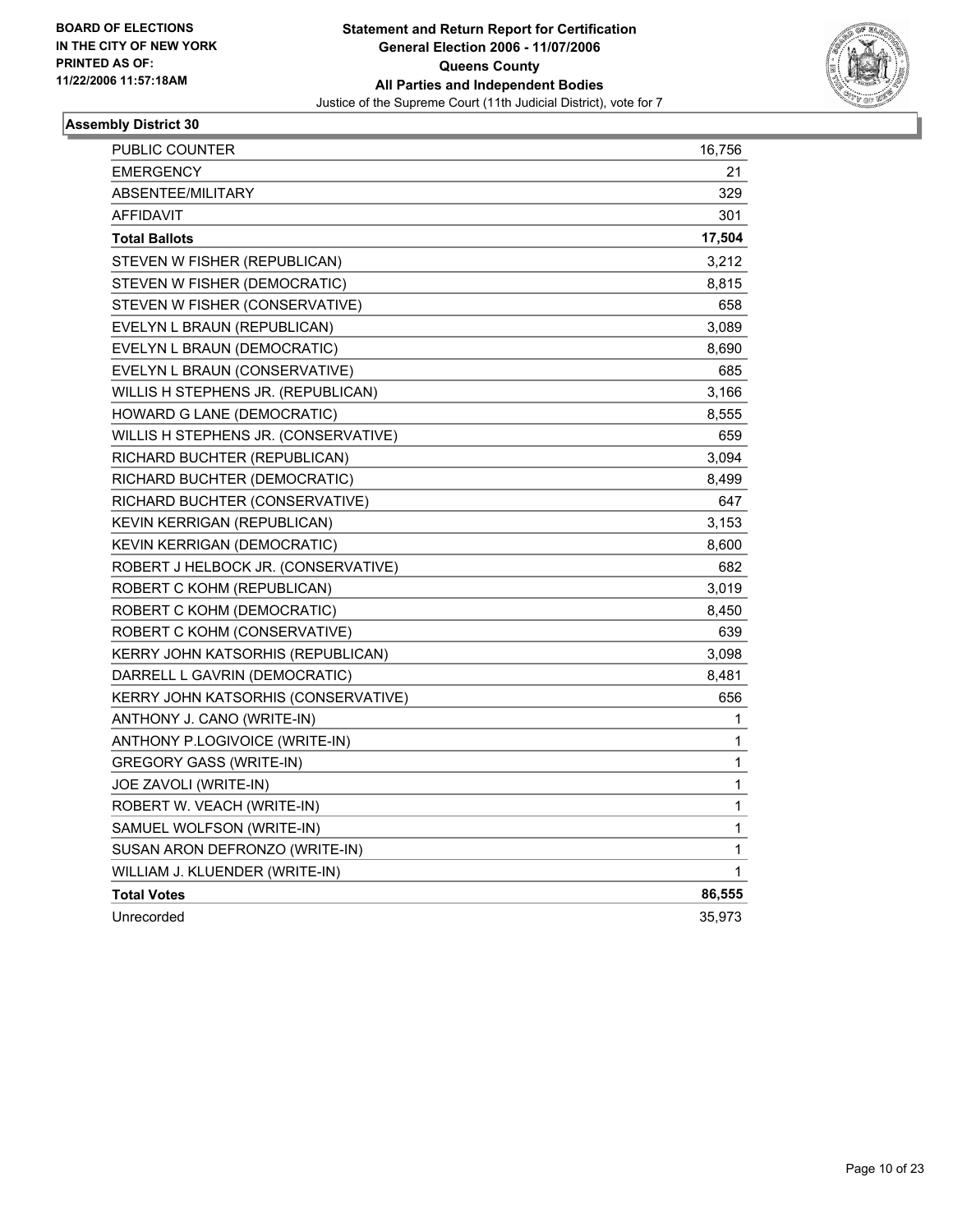

| <b>PUBLIC COUNTER</b>                | 15,434 |
|--------------------------------------|--------|
| <b>EMERGENCY</b>                     | 113    |
| ABSENTEE/MILITARY                    | 343    |
| <b>AFFIDAVIT</b>                     | 309    |
| <b>Total Ballots</b>                 | 16,234 |
| STEVEN W FISHER (REPUBLICAN)         | 726    |
| STEVEN W FISHER (DEMOCRATIC)         | 9,702  |
| STEVEN W FISHER (CONSERVATIVE)       | 200    |
| EVELYN L BRAUN (REPUBLICAN)          | 688    |
| EVELYN L BRAUN (DEMOCRATIC)          | 9,637  |
| EVELYN L BRAUN (CONSERVATIVE)        | 178    |
| WILLIS H STEPHENS JR. (REPUBLICAN)   | 705    |
| HOWARD G LANE (DEMOCRATIC)           | 9,331  |
| WILLIS H STEPHENS JR. (CONSERVATIVE) | 192    |
| RICHARD BUCHTER (REPUBLICAN)         | 672    |
| RICHARD BUCHTER (DEMOCRATIC)         | 9,290  |
| RICHARD BUCHTER (CONSERVATIVE)       | 173    |
| KEVIN KERRIGAN (REPUBLICAN)          | 675    |
| KEVIN KERRIGAN (DEMOCRATIC)          | 9,110  |
| ROBERT J HELBOCK JR. (CONSERVATIVE)  | 196    |
| ROBERT C KOHM (REPUBLICAN)           | 652    |
| ROBERT C KOHM (DEMOCRATIC)           | 8,810  |
| ROBERT C KOHM (CONSERVATIVE)         | 171    |
| KERRY JOHN KATSORHIS (REPUBLICAN)    | 767    |
| DARRELL L GAVRIN (DEMOCRATIC)        | 9,199  |
| KERRY JOHN KATSORHIS (CONSERVATIVE)  | 176    |
| ALLAN JENNINGS (WRITE-IN)            | 1      |
| CHUCK SHUMER (WRITE-IN)              | 1      |
| DEIDRE PAUL (WRITE-IN)               | 1      |
| DESHANT PAUL (WRITE-IN)              | 1      |
| FEDERRO PAUL (WRITE-IN)              | 1      |
| HUGH JONG {NORTH KOREA} (WRITE-IN)   | 1      |
| LINA PAUL (WRITE-IN)                 | 1      |
| MAOE ZE DONG DANG LEE (WRITE-IN)     | 1      |
| MARLENE PAUL (WRITE-IN)              | 1      |
| MILLS LANE {REFUCE} (WRITE-IN)       | 1      |
| RASHISH PAUL (WRITE-IN)              | 1      |
| <b>Total Votes</b>                   | 71,261 |
| Unrecorded                           | 42,377 |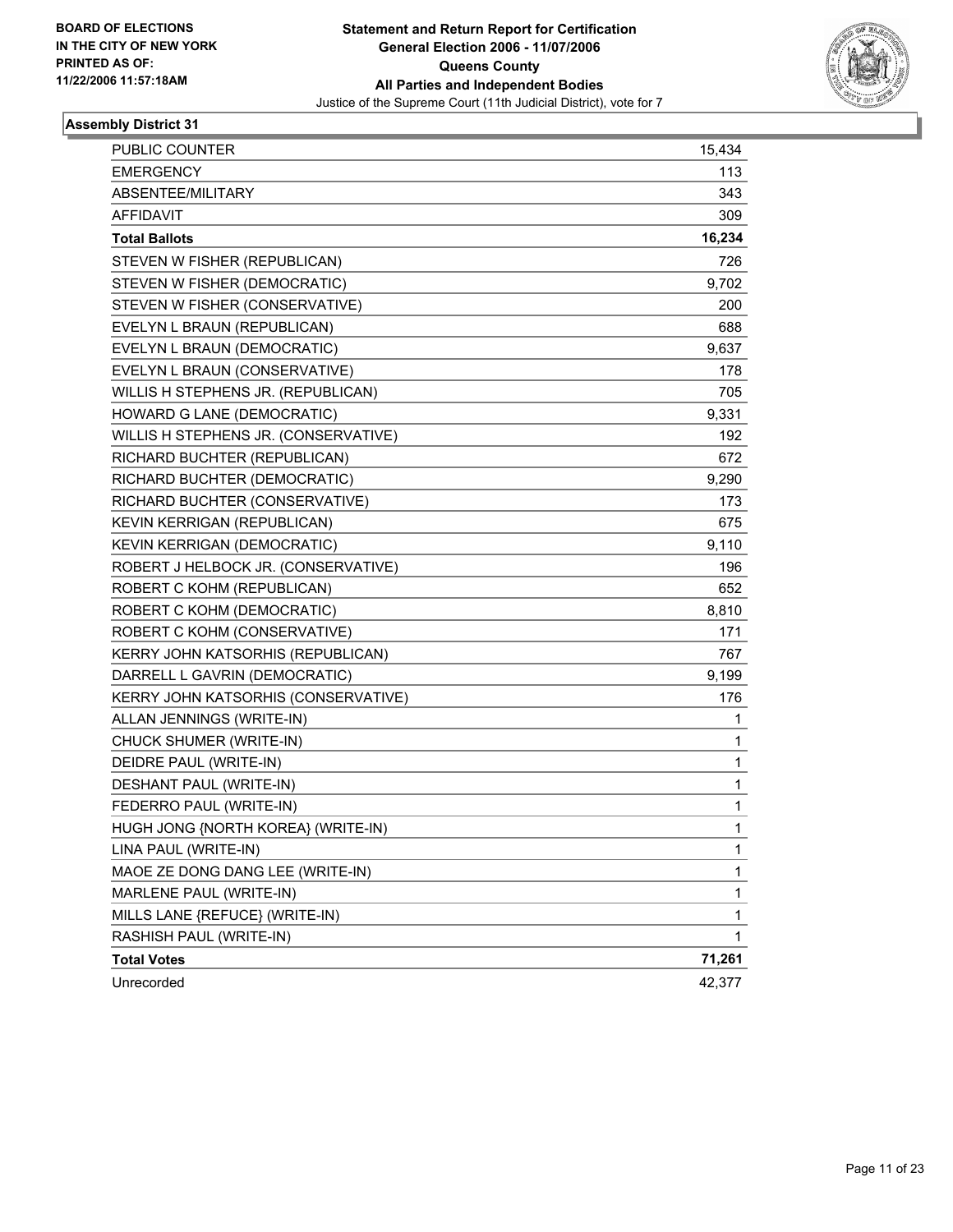

| PUBLIC COUNTER                       | 18,612                  |
|--------------------------------------|-------------------------|
| <b>EMERGENCY</b>                     | 29                      |
| ABSENTEE/MILITARY                    | 197                     |
| <b>AFFIDAVIT</b>                     | 323                     |
| <b>Total Ballots</b>                 | 19,178                  |
| STEVEN W FISHER (REPUBLICAN)         | 614                     |
| STEVEN W FISHER (DEMOCRATIC)         | 11,850                  |
| STEVEN W FISHER (CONSERVATIVE)       | 156                     |
| EVELYN L BRAUN (REPUBLICAN)          | 415                     |
| EVELYN L BRAUN (DEMOCRATIC)          | 11,655                  |
| EVELYN L BRAUN (CONSERVATIVE)        | 132                     |
| WILLIS H STEPHENS JR. (REPUBLICAN)   | 425                     |
| HOWARD G LANE (DEMOCRATIC)           | 11,336                  |
| WILLIS H STEPHENS JR. (CONSERVATIVE) | 229                     |
| RICHARD BUCHTER (REPUBLICAN)         | 564                     |
| RICHARD BUCHTER (DEMOCRATIC)         | 10,975                  |
| RICHARD BUCHTER (CONSERVATIVE)       | 367                     |
| KEVIN KERRIGAN (REPUBLICAN)          | 402                     |
| KEVIN KERRIGAN (DEMOCRATIC)          | 11,179                  |
| ROBERT J HELBOCK JR. (CONSERVATIVE)  | 227                     |
| ROBERT C KOHM (REPUBLICAN)           | 425                     |
| ROBERT C KOHM (DEMOCRATIC)           | 10,932                  |
| ROBERT C KOHM (CONSERVATIVE)         | 194                     |
| KERRY JOHN KATSORHIS (REPUBLICAN)    | 506                     |
| DARRELL L GAVRIN (DEMOCRATIC)        | 11,032                  |
| KERRY JOHN KATSORHIS (CONSERVATIVE)  | 129                     |
| ALLAN JENNINGS (WRITE-IN)            | 5                       |
| ELIZABETH GOLDSMITH (WRITE-IN)       | $\overline{\mathbf{c}}$ |
| GREGORY MEEKS (WRITE-IN)             | 1                       |
| HILLARY CLINTON (WRITE-IN)           | 1                       |
| JENNIA JENNINGS (WRITE-IN)           | 1                       |
| JERELINE HUNTER (WRITE-IN)           | 1                       |
| MARYANN SHABAZZ (WRITE-IN)           | 1                       |
| <b>Total Votes</b>                   | 83,756                  |
| Unrecorded                           | 50,490                  |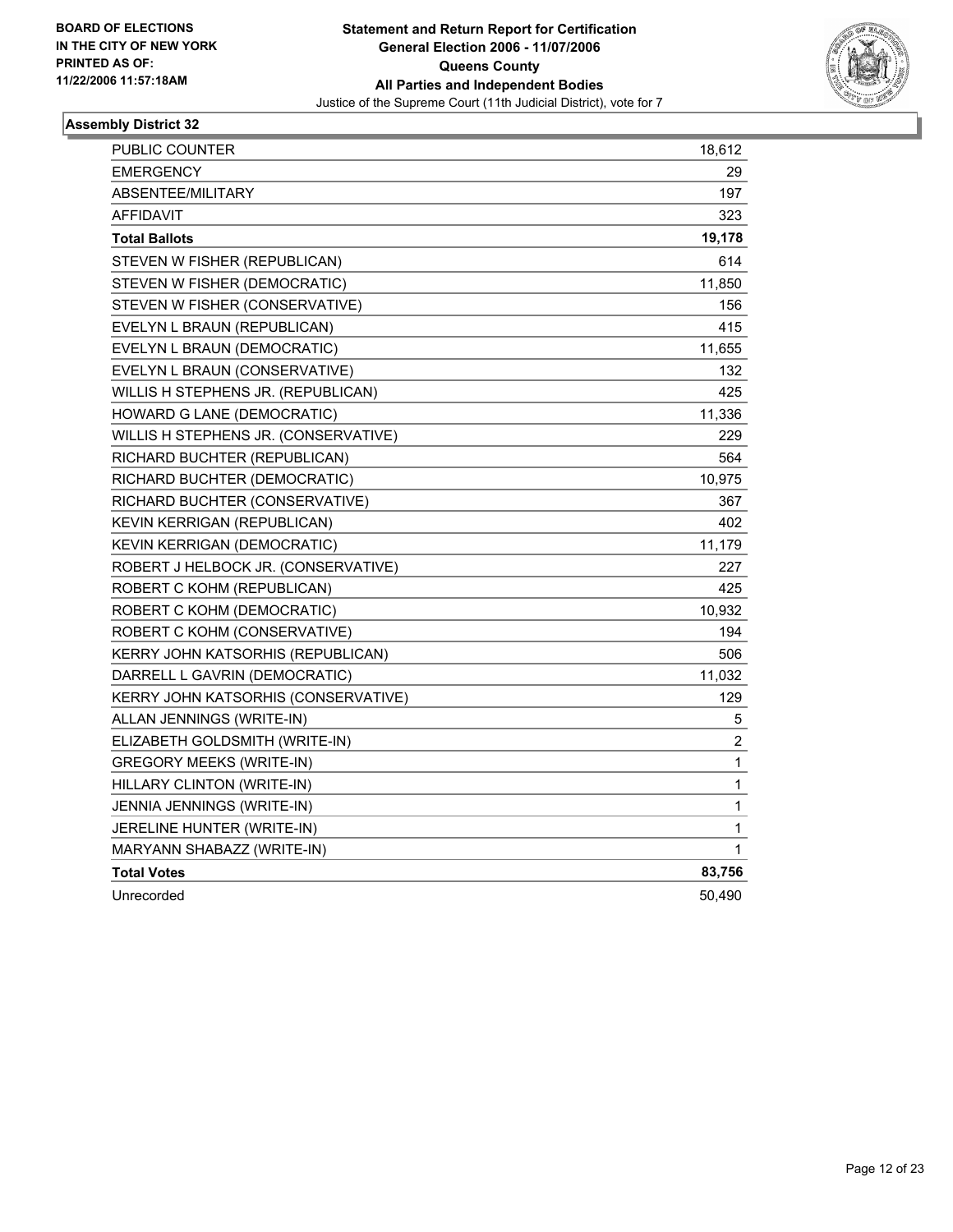

| <b>EMERGENCY</b><br>0<br>ABSENTEE/MILITARY<br>226<br>286<br><b>AFFIDAVIT</b><br>22,698<br><b>Total Ballots</b><br>STEVEN W FISHER (REPUBLICAN)<br>1,610<br>14,137<br>STEVEN W FISHER (DEMOCRATIC)<br>STEVEN W FISHER (CONSERVATIVE)<br>413<br>1,576<br>EVELYN L BRAUN (REPUBLICAN)<br>EVELYN L BRAUN (DEMOCRATIC)<br>14,002<br>391<br>EVELYN L BRAUN (CONSERVATIVE)<br>1,572<br>WILLIS H STEPHENS JR. (REPUBLICAN)<br>13,717<br><b>HOWARD G LANE (DEMOCRATIC)</b><br>WILLIS H STEPHENS JR. (CONSERVATIVE)<br>403<br>1,556<br>RICHARD BUCHTER (REPUBLICAN)<br>RICHARD BUCHTER (DEMOCRATIC)<br>13,560<br>RICHARD BUCHTER (CONSERVATIVE)<br>386<br>1,593<br>KEVIN KERRIGAN (REPUBLICAN)<br><b>KEVIN KERRIGAN (DEMOCRATIC)</b><br>13,696<br>ROBERT J HELBOCK JR. (CONSERVATIVE)<br>417<br>ROBERT C KOHM (REPUBLICAN)<br>1,503<br>ROBERT C KOHM (DEMOCRATIC)<br>13,427<br>393<br>ROBERT C KOHM (CONSERVATIVE)<br>KERRY JOHN KATSORHIS (REPUBLICAN)<br>1,549<br>DARRELL L GAVRIN (DEMOCRATIC)<br>13,706<br>KERRY JOHN KATSORHIS (CONSERVATIVE)<br>400<br>RONALD KUBY (WRITE-IN)<br>1<br>RUDOLPH G. BOHRMAN (WRITE-IN)<br>1<br>$\mathbf 1$<br>STEVEN L. DEJEAN (WRITE-IN)<br><b>Total Votes</b><br>110,010 | <b>PUBLIC COUNTER</b> | 22,172 |  |
|-----------------------------------------------------------------------------------------------------------------------------------------------------------------------------------------------------------------------------------------------------------------------------------------------------------------------------------------------------------------------------------------------------------------------------------------------------------------------------------------------------------------------------------------------------------------------------------------------------------------------------------------------------------------------------------------------------------------------------------------------------------------------------------------------------------------------------------------------------------------------------------------------------------------------------------------------------------------------------------------------------------------------------------------------------------------------------------------------------------------------------------------------------------------------------------------------------|-----------------------|--------|--|
|                                                                                                                                                                                                                                                                                                                                                                                                                                                                                                                                                                                                                                                                                                                                                                                                                                                                                                                                                                                                                                                                                                                                                                                                     |                       |        |  |
|                                                                                                                                                                                                                                                                                                                                                                                                                                                                                                                                                                                                                                                                                                                                                                                                                                                                                                                                                                                                                                                                                                                                                                                                     |                       |        |  |
|                                                                                                                                                                                                                                                                                                                                                                                                                                                                                                                                                                                                                                                                                                                                                                                                                                                                                                                                                                                                                                                                                                                                                                                                     |                       |        |  |
|                                                                                                                                                                                                                                                                                                                                                                                                                                                                                                                                                                                                                                                                                                                                                                                                                                                                                                                                                                                                                                                                                                                                                                                                     |                       |        |  |
|                                                                                                                                                                                                                                                                                                                                                                                                                                                                                                                                                                                                                                                                                                                                                                                                                                                                                                                                                                                                                                                                                                                                                                                                     |                       |        |  |
|                                                                                                                                                                                                                                                                                                                                                                                                                                                                                                                                                                                                                                                                                                                                                                                                                                                                                                                                                                                                                                                                                                                                                                                                     |                       |        |  |
|                                                                                                                                                                                                                                                                                                                                                                                                                                                                                                                                                                                                                                                                                                                                                                                                                                                                                                                                                                                                                                                                                                                                                                                                     |                       |        |  |
|                                                                                                                                                                                                                                                                                                                                                                                                                                                                                                                                                                                                                                                                                                                                                                                                                                                                                                                                                                                                                                                                                                                                                                                                     |                       |        |  |
|                                                                                                                                                                                                                                                                                                                                                                                                                                                                                                                                                                                                                                                                                                                                                                                                                                                                                                                                                                                                                                                                                                                                                                                                     |                       |        |  |
|                                                                                                                                                                                                                                                                                                                                                                                                                                                                                                                                                                                                                                                                                                                                                                                                                                                                                                                                                                                                                                                                                                                                                                                                     |                       |        |  |
|                                                                                                                                                                                                                                                                                                                                                                                                                                                                                                                                                                                                                                                                                                                                                                                                                                                                                                                                                                                                                                                                                                                                                                                                     |                       |        |  |
|                                                                                                                                                                                                                                                                                                                                                                                                                                                                                                                                                                                                                                                                                                                                                                                                                                                                                                                                                                                                                                                                                                                                                                                                     |                       |        |  |
|                                                                                                                                                                                                                                                                                                                                                                                                                                                                                                                                                                                                                                                                                                                                                                                                                                                                                                                                                                                                                                                                                                                                                                                                     |                       |        |  |
|                                                                                                                                                                                                                                                                                                                                                                                                                                                                                                                                                                                                                                                                                                                                                                                                                                                                                                                                                                                                                                                                                                                                                                                                     |                       |        |  |
|                                                                                                                                                                                                                                                                                                                                                                                                                                                                                                                                                                                                                                                                                                                                                                                                                                                                                                                                                                                                                                                                                                                                                                                                     |                       |        |  |
|                                                                                                                                                                                                                                                                                                                                                                                                                                                                                                                                                                                                                                                                                                                                                                                                                                                                                                                                                                                                                                                                                                                                                                                                     |                       |        |  |
|                                                                                                                                                                                                                                                                                                                                                                                                                                                                                                                                                                                                                                                                                                                                                                                                                                                                                                                                                                                                                                                                                                                                                                                                     |                       |        |  |
|                                                                                                                                                                                                                                                                                                                                                                                                                                                                                                                                                                                                                                                                                                                                                                                                                                                                                                                                                                                                                                                                                                                                                                                                     |                       |        |  |
|                                                                                                                                                                                                                                                                                                                                                                                                                                                                                                                                                                                                                                                                                                                                                                                                                                                                                                                                                                                                                                                                                                                                                                                                     |                       |        |  |
|                                                                                                                                                                                                                                                                                                                                                                                                                                                                                                                                                                                                                                                                                                                                                                                                                                                                                                                                                                                                                                                                                                                                                                                                     |                       |        |  |
|                                                                                                                                                                                                                                                                                                                                                                                                                                                                                                                                                                                                                                                                                                                                                                                                                                                                                                                                                                                                                                                                                                                                                                                                     |                       |        |  |
|                                                                                                                                                                                                                                                                                                                                                                                                                                                                                                                                                                                                                                                                                                                                                                                                                                                                                                                                                                                                                                                                                                                                                                                                     |                       |        |  |
|                                                                                                                                                                                                                                                                                                                                                                                                                                                                                                                                                                                                                                                                                                                                                                                                                                                                                                                                                                                                                                                                                                                                                                                                     |                       |        |  |
|                                                                                                                                                                                                                                                                                                                                                                                                                                                                                                                                                                                                                                                                                                                                                                                                                                                                                                                                                                                                                                                                                                                                                                                                     |                       |        |  |
|                                                                                                                                                                                                                                                                                                                                                                                                                                                                                                                                                                                                                                                                                                                                                                                                                                                                                                                                                                                                                                                                                                                                                                                                     |                       |        |  |
|                                                                                                                                                                                                                                                                                                                                                                                                                                                                                                                                                                                                                                                                                                                                                                                                                                                                                                                                                                                                                                                                                                                                                                                                     |                       |        |  |
|                                                                                                                                                                                                                                                                                                                                                                                                                                                                                                                                                                                                                                                                                                                                                                                                                                                                                                                                                                                                                                                                                                                                                                                                     |                       |        |  |
|                                                                                                                                                                                                                                                                                                                                                                                                                                                                                                                                                                                                                                                                                                                                                                                                                                                                                                                                                                                                                                                                                                                                                                                                     |                       |        |  |
|                                                                                                                                                                                                                                                                                                                                                                                                                                                                                                                                                                                                                                                                                                                                                                                                                                                                                                                                                                                                                                                                                                                                                                                                     |                       |        |  |
|                                                                                                                                                                                                                                                                                                                                                                                                                                                                                                                                                                                                                                                                                                                                                                                                                                                                                                                                                                                                                                                                                                                                                                                                     | Unrecorded            | 48,876 |  |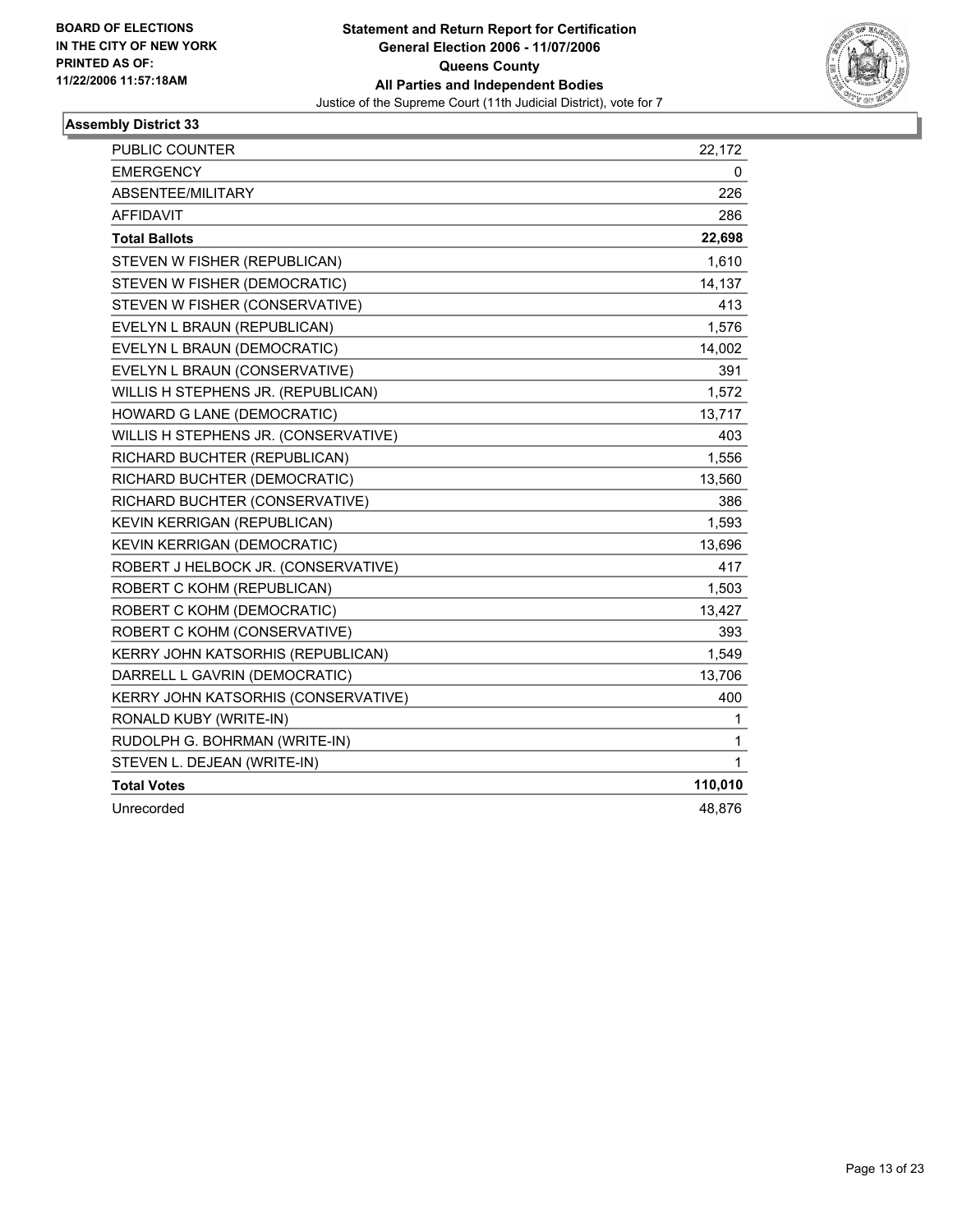

| PUBLIC COUNTER                       | 13,876      |
|--------------------------------------|-------------|
| <b>EMERGENCY</b>                     | 49          |
| ABSENTEE/MILITARY                    | 200         |
| AFFIDAVIT                            | 235         |
| <b>Total Ballots</b>                 | 14,444      |
| STEVEN W FISHER (REPUBLICAN)         | 1,767       |
| STEVEN W FISHER (DEMOCRATIC)         | 7,957       |
| STEVEN W FISHER (CONSERVATIVE)       | 300         |
| EVELYN L BRAUN (REPUBLICAN)          | 1,655       |
| EVELYN L BRAUN (DEMOCRATIC)          | 7,528       |
| EVELYN L BRAUN (CONSERVATIVE)        | 261         |
| WILLIS H STEPHENS JR. (REPUBLICAN)   | 1,661       |
| HOWARD G LANE (DEMOCRATIC)           | 7,437       |
| WILLIS H STEPHENS JR. (CONSERVATIVE) | 277         |
| RICHARD BUCHTER (REPUBLICAN)         | 1,650       |
| RICHARD BUCHTER (DEMOCRATIC)         | 7,352       |
| RICHARD BUCHTER (CONSERVATIVE)       | 271         |
| KEVIN KERRIGAN (REPUBLICAN)          | 1,663       |
| KEVIN KERRIGAN (DEMOCRATIC)          | 7,441       |
| ROBERT J HELBOCK JR. (CONSERVATIVE)  | 282         |
| ROBERT C KOHM (REPUBLICAN)           | 1,617       |
| ROBERT C KOHM (DEMOCRATIC)           | 7,245       |
| ROBERT C KOHM (CONSERVATIVE)         | 267         |
| KERRY JOHN KATSORHIS (REPUBLICAN)    | 1,643       |
| DARRELL L GAVRIN (DEMOCRATIC)        | 7,168       |
| KERRY JOHN KATSORHIS (CONSERVATIVE)  | 275         |
| ALAN DERSHOWITZ (WRITE-IN)           | 1           |
| CESAR H. QUINONES (WRITE-IN)         | 1           |
| KATHLEEN M. COLLINS (WRITE-IN)       | 1           |
| NANCY (WRITE-IN)                     | 7           |
| PATRICK T. COLLINS (WRITE-IN)        | 1           |
| THOMAS MC CULLEN (WRITE-IN)          | $\mathbf 1$ |
| <b>Total Votes</b>                   | 65,729      |
| Unrecorded                           | 35,379      |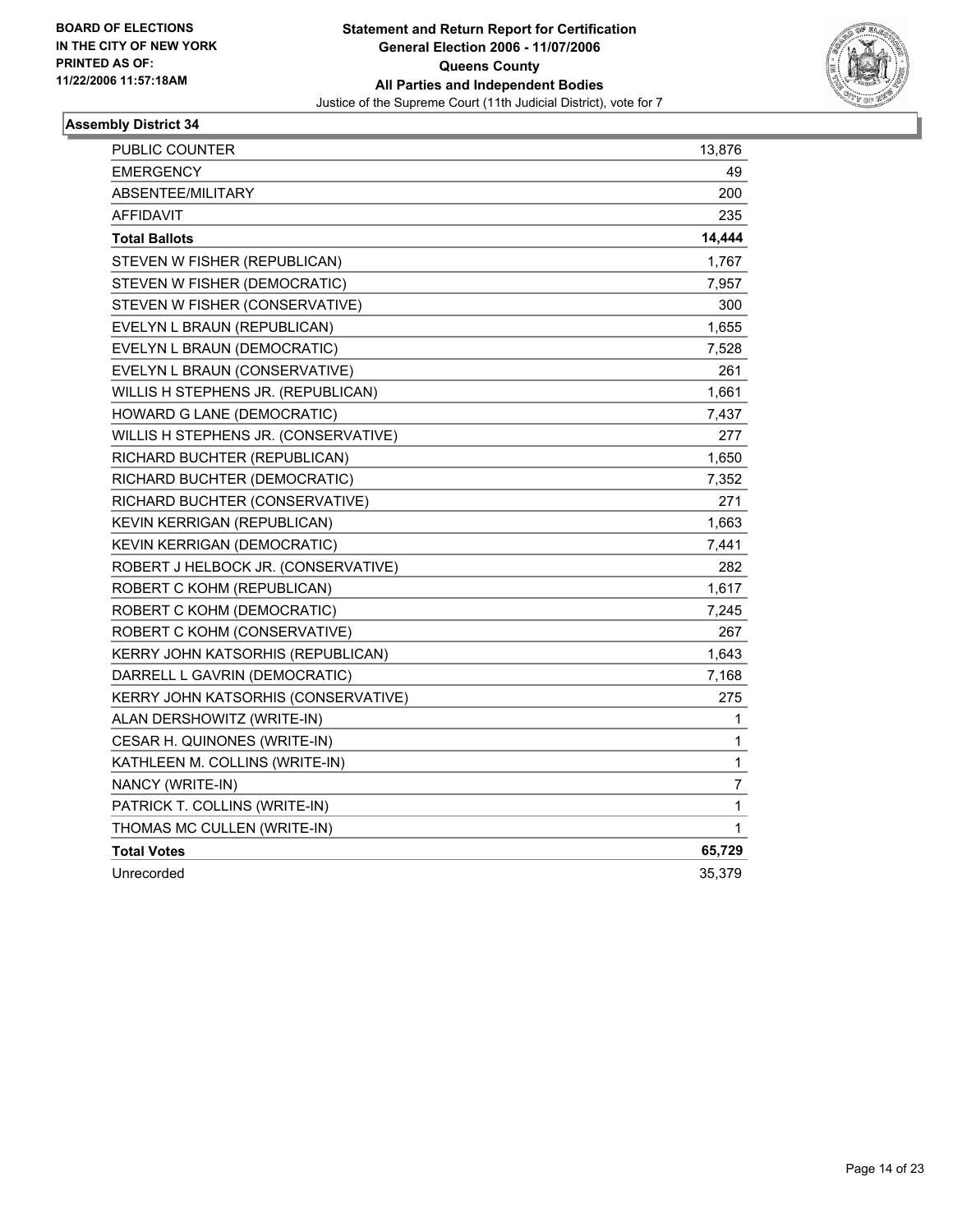

| <b>PUBLIC COUNTER</b>                | 12,973 |  |
|--------------------------------------|--------|--|
| <b>EMERGENCY</b>                     | 0      |  |
| ABSENTEE/MILITARY                    | 272    |  |
| <b>AFFIDAVIT</b>                     | 181    |  |
| <b>Total Ballots</b>                 | 13,479 |  |
| STEVEN W FISHER (REPUBLICAN)         | 1,180  |  |
| STEVEN W FISHER (DEMOCRATIC)         | 7,703  |  |
| STEVEN W FISHER (CONSERVATIVE)       | 188    |  |
| EVELYN L BRAUN (REPUBLICAN)          | 1,066  |  |
| EVELYN L BRAUN (DEMOCRATIC)          | 7,569  |  |
| EVELYN L BRAUN (CONSERVATIVE)        | 176    |  |
| WILLIS H STEPHENS JR. (REPUBLICAN)   | 1,114  |  |
| HOWARD G LANE (DEMOCRATIC)           | 7,356  |  |
| WILLIS H STEPHENS JR. (CONSERVATIVE) | 188    |  |
| RICHARD BUCHTER (REPUBLICAN)         | 1,044  |  |
| RICHARD BUCHTER (DEMOCRATIC)         | 7,274  |  |
| RICHARD BUCHTER (CONSERVATIVE)       | 166    |  |
| KEVIN KERRIGAN (REPUBLICAN)          | 1,064  |  |
| KEVIN KERRIGAN (DEMOCRATIC)          | 7,337  |  |
| ROBERT J HELBOCK JR. (CONSERVATIVE)  | 194    |  |
| ROBERT C KOHM (REPUBLICAN)           | 1,031  |  |
| ROBERT C KOHM (DEMOCRATIC)           | 7,095  |  |
| ROBERT C KOHM (CONSERVATIVE)         | 159    |  |
| KERRY JOHN KATSORHIS (REPUBLICAN)    | 1,069  |  |
| DARRELL L GAVRIN (DEMOCRATIC)        | 7,178  |  |
| KERRY JOHN KATSORHIS (CONSERVATIVE)  | 189    |  |
| MICHAEL KUO (WRITE-IN)               | 1      |  |
| PAUL SUNG (WRITE-IN)                 | 1      |  |
| STACEY CHU (WRITE-IN)                | 1      |  |
| <b>Total Votes</b>                   | 60,343 |  |
| Unrecorded                           | 34,010 |  |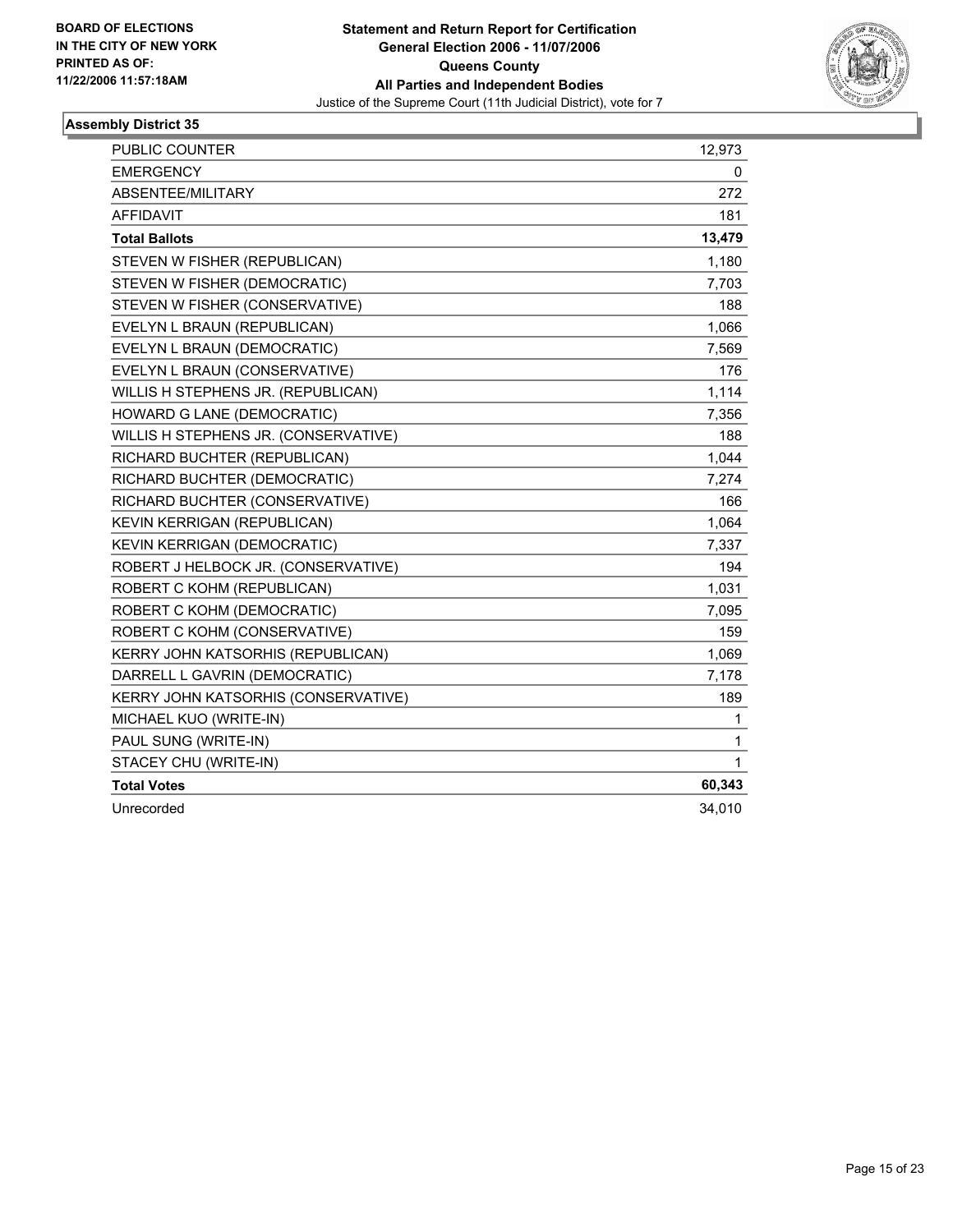

| PUBLIC COUNTER                       | 16,661 |
|--------------------------------------|--------|
| <b>EMERGENCY</b>                     | 0      |
| ABSENTEE/MILITARY                    | 206    |
| <b>AFFIDAVIT</b>                     | 434    |
| <b>Total Ballots</b>                 | 17,479 |
| STEVEN W FISHER (REPUBLICAN)         | 2,168  |
| STEVEN W FISHER (DEMOCRATIC)         | 10,055 |
| STEVEN W FISHER (CONSERVATIVE)       | 380    |
| EVELYN L BRAUN (REPUBLICAN)          | 2,087  |
| EVELYN L BRAUN (DEMOCRATIC)          | 9,821  |
| EVELYN L BRAUN (CONSERVATIVE)        | 363    |
| WILLIS H STEPHENS JR. (REPUBLICAN)   | 2,140  |
| HOWARD G LANE (DEMOCRATIC)           | 9,883  |
| WILLIS H STEPHENS JR. (CONSERVATIVE) | 367    |
| RICHARD BUCHTER (REPUBLICAN)         | 2,067  |
| RICHARD BUCHTER (DEMOCRATIC)         | 9,634  |
| RICHARD BUCHTER (CONSERVATIVE)       | 367    |
| KEVIN KERRIGAN (REPUBLICAN)          | 2,131  |
| <b>KEVIN KERRIGAN (DEMOCRATIC)</b>   | 9,751  |
| ROBERT J HELBOCK JR. (CONSERVATIVE)  | 402    |
| ROBERT C KOHM (REPUBLICAN)           | 2,058  |
| ROBERT C KOHM (DEMOCRATIC)           | 9,608  |
| ROBERT C KOHM (CONSERVATIVE)         | 365    |
| KERRY JOHN KATSORHIS (REPUBLICAN)    | 2,369  |
| DARRELL L GAVRIN (DEMOCRATIC)        | 9,803  |
| KERRY JOHN KATSORHIS (CONSERVATIVE)  | 420    |
| FUCK THIS (WRITE-IN)                 | 1      |
| HELLO (WRITE-IN)                     | 1      |
| THIS IS STUPID (WRITE-IN)            | 1      |
| WHY IS THERE ONLY CHOICE (WRITE-IN)  | 1      |
| <b>Total Votes</b>                   | 86,243 |
| Unrecorded                           | 36,110 |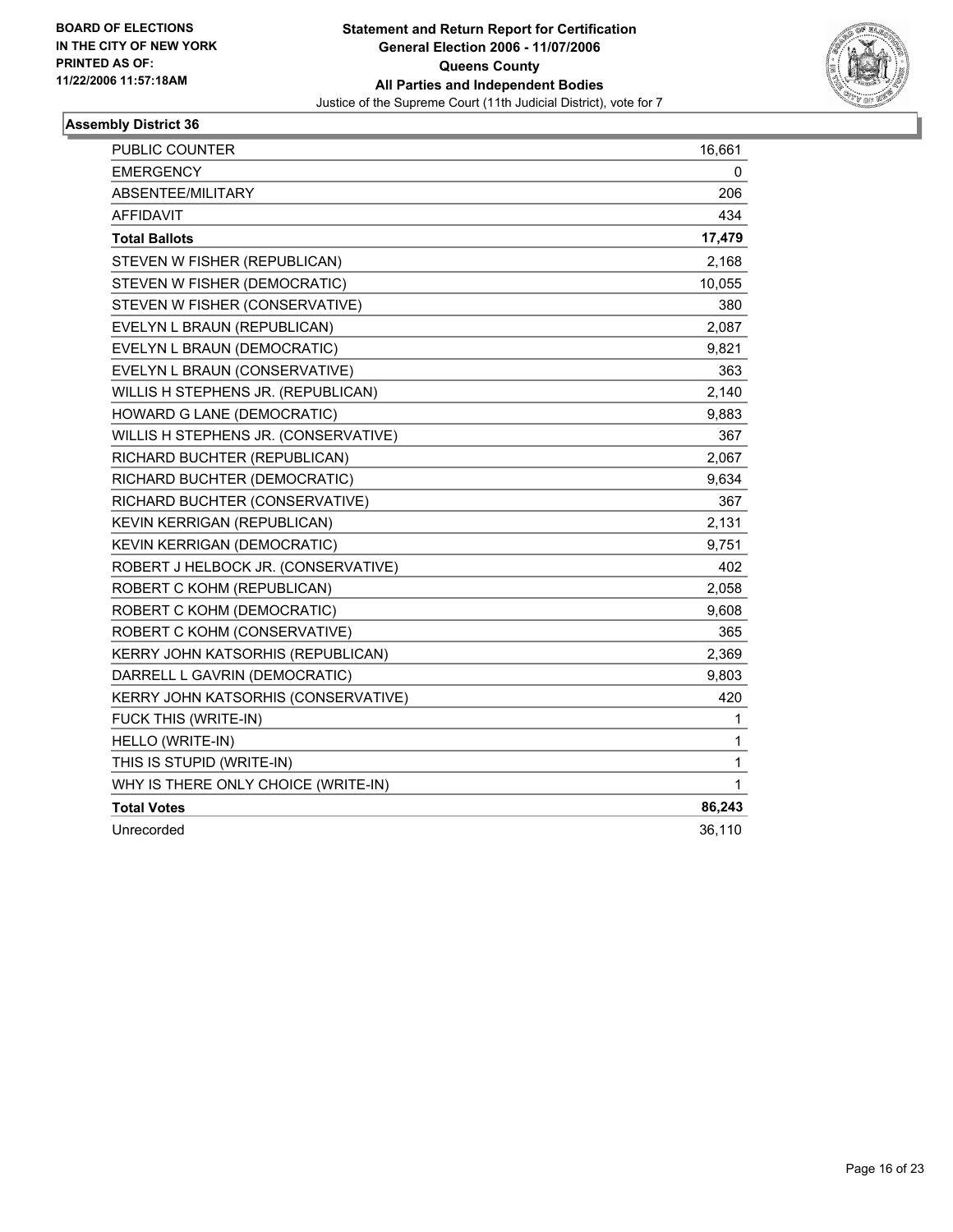

| PUBLIC COUNTER                       | 14,129 |
|--------------------------------------|--------|
| <b>EMERGENCY</b>                     | 0      |
| <b>ABSENTEE/MILITARY</b>             | 178    |
| <b>AFFIDAVIT</b>                     | 331    |
| <b>Total Ballots</b>                 | 14,700 |
| STEVEN W FISHER (REPUBLICAN)         | 1,487  |
| STEVEN W FISHER (DEMOCRATIC)         | 8,513  |
| STEVEN W FISHER (CONSERVATIVE)       | 290    |
| EVELYN L BRAUN (REPUBLICAN)          | 1,410  |
| EVELYN L BRAUN (DEMOCRATIC)          | 8,270  |
| EVELYN L BRAUN (CONSERVATIVE)        | 271    |
| WILLIS H STEPHENS JR. (REPUBLICAN)   | 1,426  |
| HOWARD G LANE (DEMOCRATIC)           | 8,142  |
| WILLIS H STEPHENS JR. (CONSERVATIVE) | 293    |
| RICHARD BUCHTER (REPUBLICAN)         | 1,387  |
| RICHARD BUCHTER (DEMOCRATIC)         | 8,035  |
| RICHARD BUCHTER (CONSERVATIVE)       | 274    |
| KEVIN KERRIGAN (REPUBLICAN)          | 1,417  |
| KEVIN KERRIGAN (DEMOCRATIC)          | 8,164  |
| ROBERT J HELBOCK JR. (CONSERVATIVE)  | 308    |
| ROBERT C KOHM (REPUBLICAN)           | 1,362  |
| ROBERT C KOHM (DEMOCRATIC)           | 7,945  |
| ROBERT C KOHM (CONSERVATIVE)         | 282    |
| KERRY JOHN KATSORHIS (REPUBLICAN)    | 1,417  |
| DARRELL L GAVRIN (DEMOCRATIC)        | 8,086  |
| KERRY JOHN KATSORHIS (CONSERVATIVE)  | 291    |
| ADAM GREEN (WRITE-IN)                | 1      |
| EVA BRAUN (WRITE-IN)                 | 1      |
| JOE MC CARTHY (WRITE-IN)             | 1      |
| <b>Total Votes</b>                   | 69,073 |
| Unrecorded                           | 33,827 |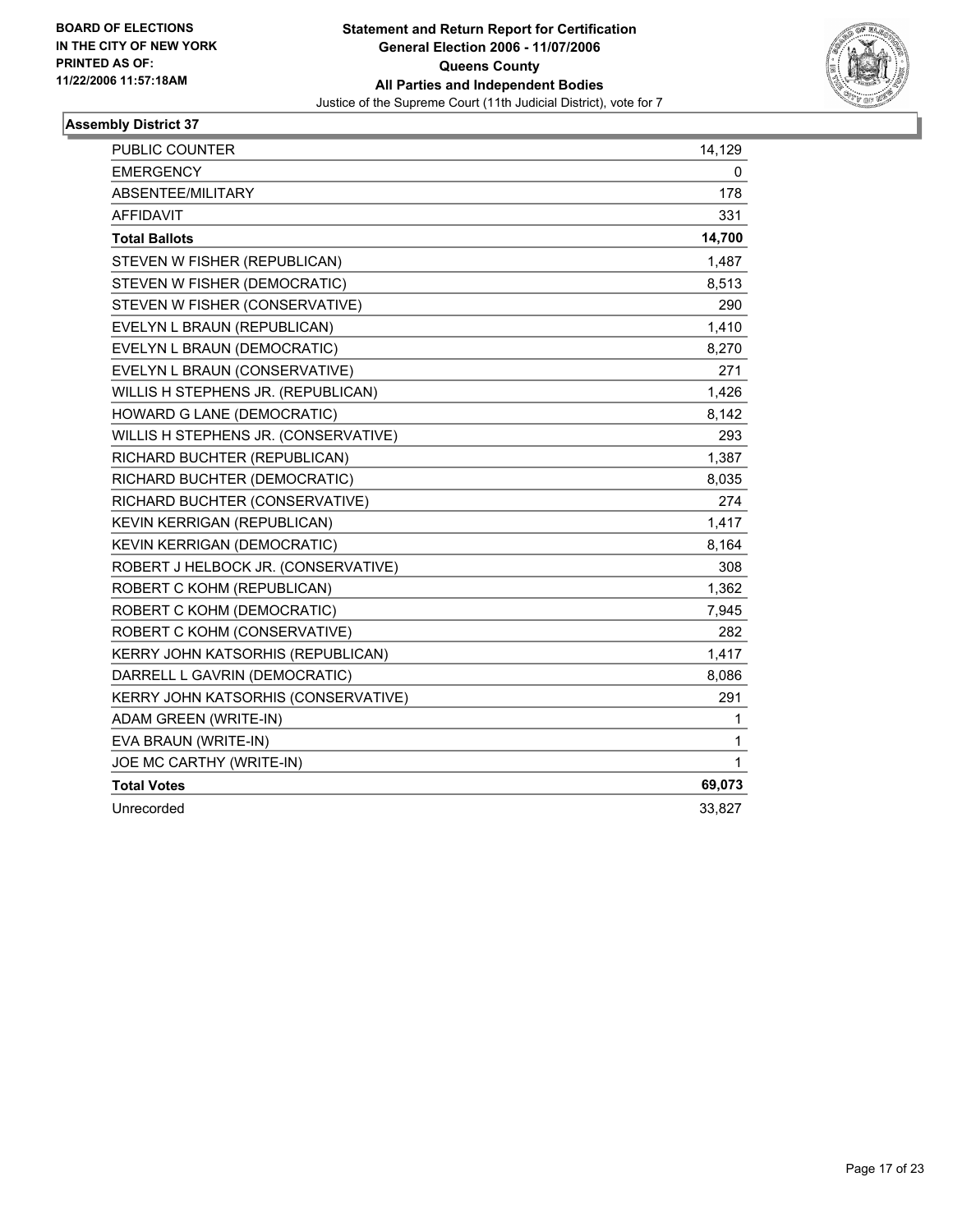

| PUBLIC COUNTER                       | 13,048 |
|--------------------------------------|--------|
| <b>EMERGENCY</b>                     | 8      |
| ABSENTEE/MILITARY                    | 194    |
| AFFIDAVIT                            | 243    |
| <b>Total Ballots</b>                 | 13,532 |
| STEVEN W FISHER (REPUBLICAN)         | 2,497  |
| STEVEN W FISHER (DEMOCRATIC)         | 6,687  |
| STEVEN W FISHER (CONSERVATIVE)       | 632    |
| EVELYN L BRAUN (REPUBLICAN)          | 2,404  |
| EVELYN L BRAUN (DEMOCRATIC)          | 6,506  |
| EVELYN L BRAUN (CONSERVATIVE)        | 605    |
| WILLIS H STEPHENS JR. (REPUBLICAN)   | 2,415  |
| HOWARD G LANE (DEMOCRATIC)           | 6,359  |
| WILLIS H STEPHENS JR. (CONSERVATIVE) | 613    |
| RICHARD BUCHTER (REPUBLICAN)         | 2,377  |
| RICHARD BUCHTER (DEMOCRATIC)         | 6,313  |
| RICHARD BUCHTER (CONSERVATIVE)       | 608    |
| KEVIN KERRIGAN (REPUBLICAN)          | 2,430  |
| <b>KEVIN KERRIGAN (DEMOCRATIC)</b>   | 6,373  |
| ROBERT J HELBOCK JR. (CONSERVATIVE)  | 646    |
| ROBERT C KOHM (REPUBLICAN)           | 2,344  |
| ROBERT C KOHM (DEMOCRATIC)           | 6,221  |
| ROBERT C KOHM (CONSERVATIVE)         | 600    |
| KERRY JOHN KATSORHIS (REPUBLICAN)    | 2,367  |
| DARRELL L GAVRIN (DEMOCRATIC)        | 6,229  |
| KERRY JOHN KATSORHIS (CONSERVATIVE)  | 624    |
| EDWARD FIORILLO (WRITE-IN)           | 1      |
| TOM RAM (WRITE-IN)                   | 1      |
| <b>Total Votes</b>                   | 65,852 |
| Unrecorded                           | 28,872 |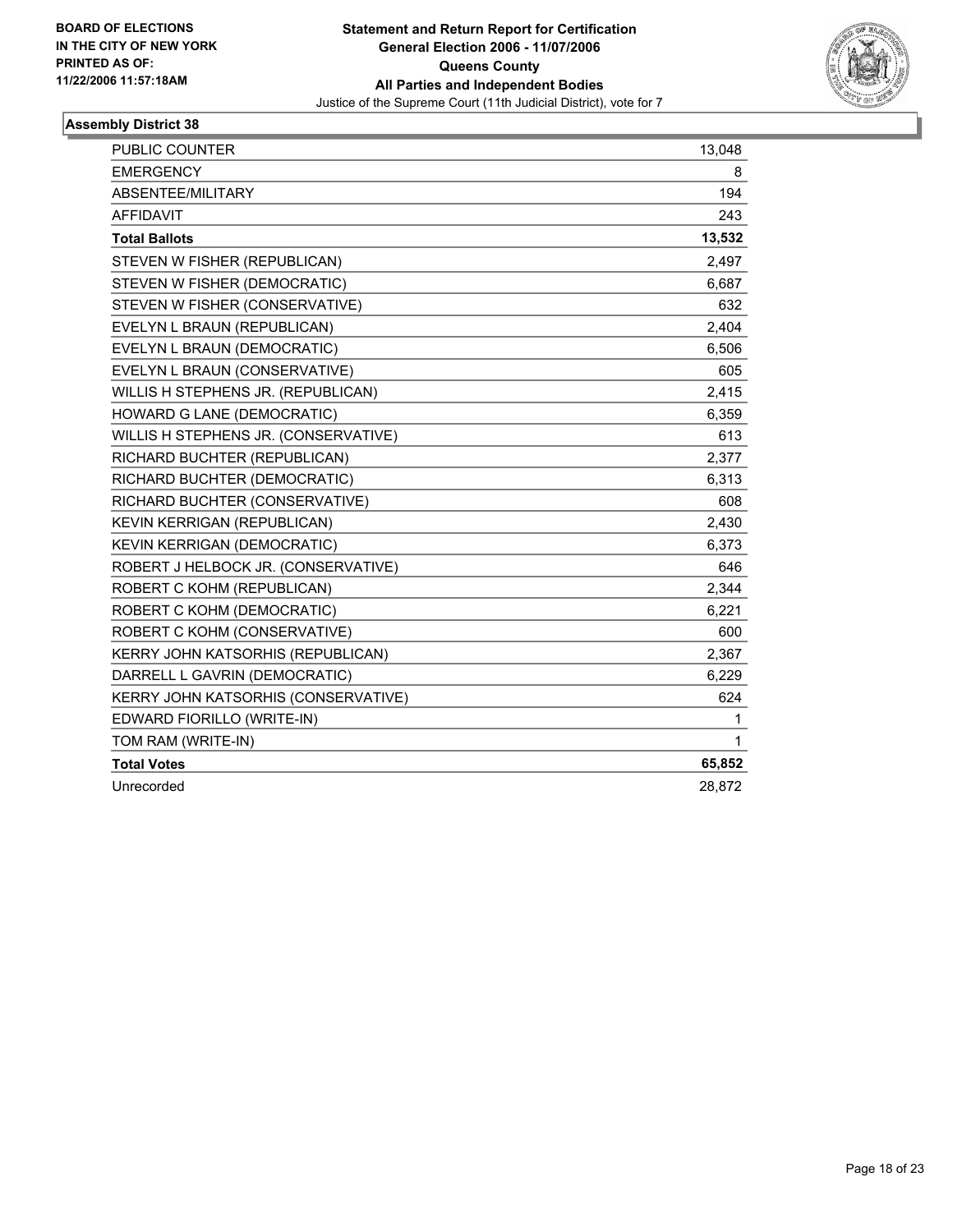

| <b>PUBLIC COUNTER</b>                | 9,938            |
|--------------------------------------|------------------|
| <b>EMERGENCY</b>                     | 49               |
| ABSENTEE/MILITARY                    | 121              |
| <b>AFFIDAVIT</b>                     | 180              |
| <b>Total Ballots</b>                 | 10,329           |
| STEVEN W FISHER (REPUBLICAN)         | 923              |
| STEVEN W FISHER (DEMOCRATIC)         | 5,689            |
| STEVEN W FISHER (CONSERVATIVE)       | 134              |
| EVELYN L BRAUN (REPUBLICAN)          | 850              |
| EVELYN L BRAUN (DEMOCRATIC)          | 5,263            |
| EVELYN L BRAUN (CONSERVATIVE)        | 111              |
| WILLIS H STEPHENS JR. (REPUBLICAN)   | 885              |
| <b>HOWARD G LANE (DEMOCRATIC)</b>    | 5,135            |
| WILLIS H STEPHENS JR. (CONSERVATIVE) | 123              |
| RICHARD BUCHTER (REPUBLICAN)         | 859              |
| RICHARD BUCHTER (DEMOCRATIC)         | 5,003            |
| RICHARD BUCHTER (CONSERVATIVE)       | 123              |
| KEVIN KERRIGAN (REPUBLICAN)          | 863              |
| KEVIN KERRIGAN (DEMOCRATIC)          | 5,154            |
| ROBERT J HELBOCK JR. (CONSERVATIVE)  | 141              |
| ROBERT C KOHM (REPUBLICAN)           | 812              |
| ROBERT C KOHM (DEMOCRATIC)           | 5,001            |
| ROBERT C KOHM (CONSERVATIVE)         | 105              |
| KERRY JOHN KATSORHIS (REPUBLICAN)    | 861              |
| DARRELL L GAVRIN (DEMOCRATIC)        | 5,028            |
| KERRY JOHN KATSORHIS (CONSERVATIVE)  | 127              |
| AMY LOPREST (WRITE-IN)               | 1                |
| DAFFY DUCK (WRITE-IN)                | $\boldsymbol{2}$ |
| ELIZABETH HENRY (WRITE-IN)           | $\mathbf{1}$     |
| ELMO (WRITE-IN)                      | 2                |
| GOOFEY (WRITE-IN)                    | 1                |
| JAMES LOPREST (WRITE-IN)             | 1                |
| PORKY PIG (WRITE-IN)                 | 1                |
| THERESA MOSER (WRITE-IN)             | 1                |
| <b>Total Votes</b>                   | 43,200           |
| Unrecorded                           | 29,103           |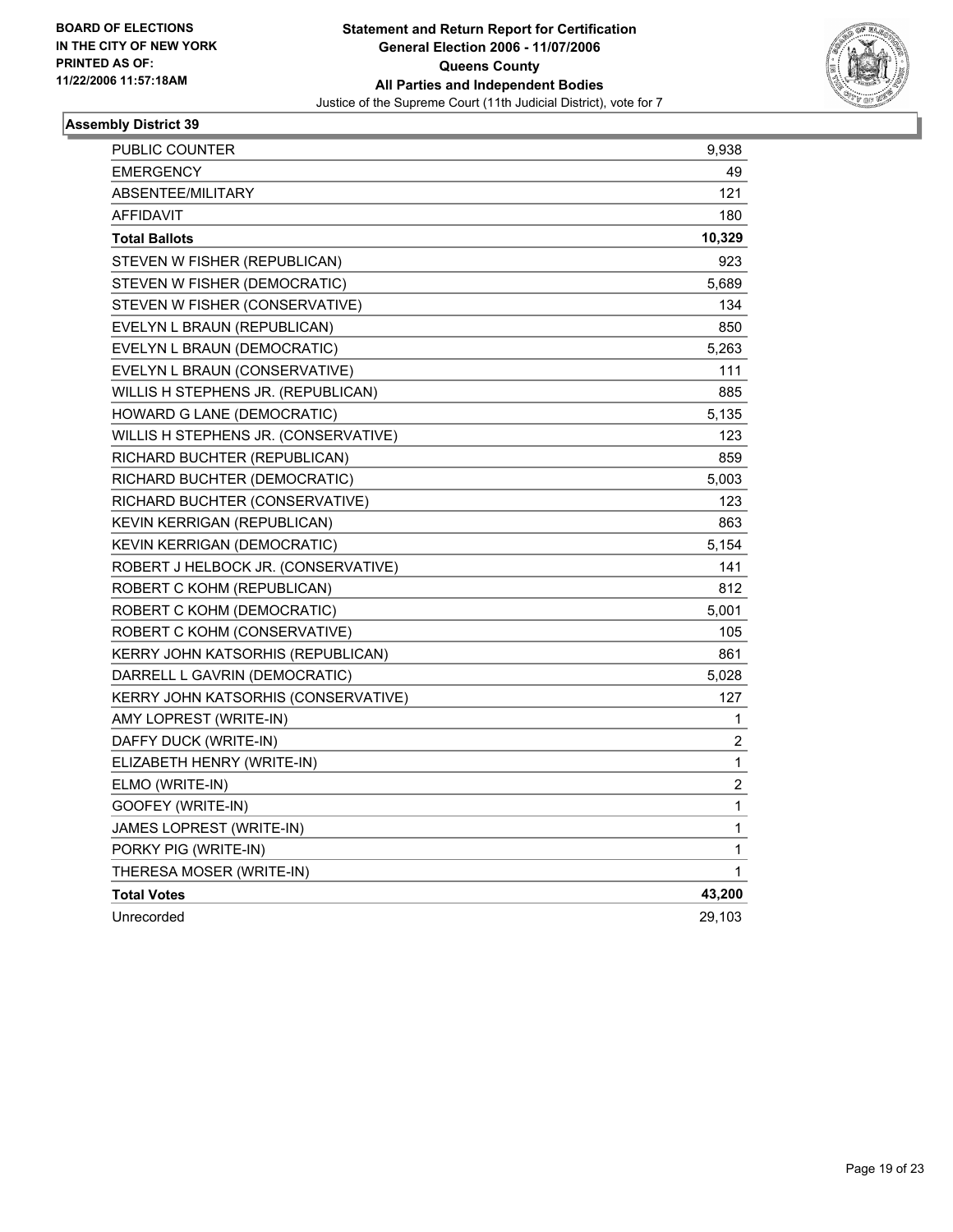

## **Total for Justice of the Supreme Court (11th Judicial District) - Queens County**

| <b>EMERGENCY</b><br>663<br>6,142<br>ABSENTEE/MILITARY<br><b>AFFIDAVIT</b><br>4,889<br><b>Total Ballots</b><br>330,641<br>STEVEN W FISHER (REPUBLICAN)<br>45,502<br>STEVEN W FISHER (DEMOCRATIC)<br>183,855<br>STEVEN W FISHER (CONSERVATIVE)<br>8,876<br>43,241<br>EVELYN L BRAUN (REPUBLICAN)<br>EVELYN L BRAUN (DEMOCRATIC)<br>179,432<br>EVELYN L BRAUN (CONSERVATIVE)<br>8,727<br>43,874<br>WILLIS H STEPHENS JR. (REPUBLICAN)<br>HOWARD G LANE (DEMOCRATIC)<br>176,689<br>WILLIS H STEPHENS JR. (CONSERVATIVE)<br>8,919<br>RICHARD BUCHTER (REPUBLICAN)<br>43,228<br>RICHARD BUCHTER (DEMOCRATIC)<br>174,024<br>RICHARD BUCHTER (CONSERVATIVE)<br>8,936<br>44,521<br>KEVIN KERRIGAN (REPUBLICAN)<br>KEVIN KERRIGAN (DEMOCRATIC)<br>176,023<br>ROBERT J HELBOCK JR. (CONSERVATIVE)<br>9,133<br>ROBERT C KOHM (REPUBLICAN)<br>42,285<br>ROBERT C KOHM (DEMOCRATIC)<br>171,968<br>ROBERT C KOHM (CONSERVATIVE)<br>8,468<br>44,220<br>KERRY JOHN KATSORHIS (REPUBLICAN)<br>DARRELL L GAVRIN (DEMOCRATIC)<br>172,981<br>KERRY JOHN KATSORHIS (CONSERVATIVE)<br>9,119<br>A. JENNINGS (WRITE-IN)<br>$\mathbf{1}$<br>ABBY GARDNER (WRITE-IN)<br>$\mathbf 1$<br>$\overline{c}$<br><b>ABSTAIN (WRITE-IN)</b><br>$\mathbf{1}$<br>ADAM GREEN (WRITE-IN)<br>ALAN DERSHOWITZ (WRITE-IN)<br>1<br>$\overline{7}$<br>ALLAN JENNINGS (WRITE-IN)<br>AMY LOPREST (WRITE-IN)<br>1<br>ANDRE REISS (WRITE-IN)<br>1<br>ANTHONY J. CANO (WRITE-IN)<br>1<br>1<br>ANTHONY P.LOGIVOICE (WRITE-IN)<br>1<br>AOITE ODONOVAN (WRITE-IN)<br>1<br><b>BUGS BUNNY (WRITE-IN)</b><br>1<br>CARLA S. CHIPPER (WRITE-IN)<br>CESAR H. QUINONES (WRITE-IN)<br>1<br>1<br>CHARLEY CHAPIN (WRITE-IN)<br>1<br>CHUCK SHUMER (WRITE-IN)<br>$\mathbf 1$<br>CURLEY (WRITE-IN)<br>$\overline{c}$ | PUBLIC COUNTER         | 317,520 |
|----------------------------------------------------------------------------------------------------------------------------------------------------------------------------------------------------------------------------------------------------------------------------------------------------------------------------------------------------------------------------------------------------------------------------------------------------------------------------------------------------------------------------------------------------------------------------------------------------------------------------------------------------------------------------------------------------------------------------------------------------------------------------------------------------------------------------------------------------------------------------------------------------------------------------------------------------------------------------------------------------------------------------------------------------------------------------------------------------------------------------------------------------------------------------------------------------------------------------------------------------------------------------------------------------------------------------------------------------------------------------------------------------------------------------------------------------------------------------------------------------------------------------------------------------------------------------------------------------------------------------------------------------------------------------------------------------------------------------------------------------|------------------------|---------|
|                                                                                                                                                                                                                                                                                                                                                                                                                                                                                                                                                                                                                                                                                                                                                                                                                                                                                                                                                                                                                                                                                                                                                                                                                                                                                                                                                                                                                                                                                                                                                                                                                                                                                                                                                    |                        |         |
|                                                                                                                                                                                                                                                                                                                                                                                                                                                                                                                                                                                                                                                                                                                                                                                                                                                                                                                                                                                                                                                                                                                                                                                                                                                                                                                                                                                                                                                                                                                                                                                                                                                                                                                                                    |                        |         |
|                                                                                                                                                                                                                                                                                                                                                                                                                                                                                                                                                                                                                                                                                                                                                                                                                                                                                                                                                                                                                                                                                                                                                                                                                                                                                                                                                                                                                                                                                                                                                                                                                                                                                                                                                    |                        |         |
|                                                                                                                                                                                                                                                                                                                                                                                                                                                                                                                                                                                                                                                                                                                                                                                                                                                                                                                                                                                                                                                                                                                                                                                                                                                                                                                                                                                                                                                                                                                                                                                                                                                                                                                                                    |                        |         |
|                                                                                                                                                                                                                                                                                                                                                                                                                                                                                                                                                                                                                                                                                                                                                                                                                                                                                                                                                                                                                                                                                                                                                                                                                                                                                                                                                                                                                                                                                                                                                                                                                                                                                                                                                    |                        |         |
|                                                                                                                                                                                                                                                                                                                                                                                                                                                                                                                                                                                                                                                                                                                                                                                                                                                                                                                                                                                                                                                                                                                                                                                                                                                                                                                                                                                                                                                                                                                                                                                                                                                                                                                                                    |                        |         |
|                                                                                                                                                                                                                                                                                                                                                                                                                                                                                                                                                                                                                                                                                                                                                                                                                                                                                                                                                                                                                                                                                                                                                                                                                                                                                                                                                                                                                                                                                                                                                                                                                                                                                                                                                    |                        |         |
|                                                                                                                                                                                                                                                                                                                                                                                                                                                                                                                                                                                                                                                                                                                                                                                                                                                                                                                                                                                                                                                                                                                                                                                                                                                                                                                                                                                                                                                                                                                                                                                                                                                                                                                                                    |                        |         |
|                                                                                                                                                                                                                                                                                                                                                                                                                                                                                                                                                                                                                                                                                                                                                                                                                                                                                                                                                                                                                                                                                                                                                                                                                                                                                                                                                                                                                                                                                                                                                                                                                                                                                                                                                    |                        |         |
|                                                                                                                                                                                                                                                                                                                                                                                                                                                                                                                                                                                                                                                                                                                                                                                                                                                                                                                                                                                                                                                                                                                                                                                                                                                                                                                                                                                                                                                                                                                                                                                                                                                                                                                                                    |                        |         |
|                                                                                                                                                                                                                                                                                                                                                                                                                                                                                                                                                                                                                                                                                                                                                                                                                                                                                                                                                                                                                                                                                                                                                                                                                                                                                                                                                                                                                                                                                                                                                                                                                                                                                                                                                    |                        |         |
|                                                                                                                                                                                                                                                                                                                                                                                                                                                                                                                                                                                                                                                                                                                                                                                                                                                                                                                                                                                                                                                                                                                                                                                                                                                                                                                                                                                                                                                                                                                                                                                                                                                                                                                                                    |                        |         |
|                                                                                                                                                                                                                                                                                                                                                                                                                                                                                                                                                                                                                                                                                                                                                                                                                                                                                                                                                                                                                                                                                                                                                                                                                                                                                                                                                                                                                                                                                                                                                                                                                                                                                                                                                    |                        |         |
|                                                                                                                                                                                                                                                                                                                                                                                                                                                                                                                                                                                                                                                                                                                                                                                                                                                                                                                                                                                                                                                                                                                                                                                                                                                                                                                                                                                                                                                                                                                                                                                                                                                                                                                                                    |                        |         |
|                                                                                                                                                                                                                                                                                                                                                                                                                                                                                                                                                                                                                                                                                                                                                                                                                                                                                                                                                                                                                                                                                                                                                                                                                                                                                                                                                                                                                                                                                                                                                                                                                                                                                                                                                    |                        |         |
|                                                                                                                                                                                                                                                                                                                                                                                                                                                                                                                                                                                                                                                                                                                                                                                                                                                                                                                                                                                                                                                                                                                                                                                                                                                                                                                                                                                                                                                                                                                                                                                                                                                                                                                                                    |                        |         |
|                                                                                                                                                                                                                                                                                                                                                                                                                                                                                                                                                                                                                                                                                                                                                                                                                                                                                                                                                                                                                                                                                                                                                                                                                                                                                                                                                                                                                                                                                                                                                                                                                                                                                                                                                    |                        |         |
|                                                                                                                                                                                                                                                                                                                                                                                                                                                                                                                                                                                                                                                                                                                                                                                                                                                                                                                                                                                                                                                                                                                                                                                                                                                                                                                                                                                                                                                                                                                                                                                                                                                                                                                                                    |                        |         |
|                                                                                                                                                                                                                                                                                                                                                                                                                                                                                                                                                                                                                                                                                                                                                                                                                                                                                                                                                                                                                                                                                                                                                                                                                                                                                                                                                                                                                                                                                                                                                                                                                                                                                                                                                    |                        |         |
|                                                                                                                                                                                                                                                                                                                                                                                                                                                                                                                                                                                                                                                                                                                                                                                                                                                                                                                                                                                                                                                                                                                                                                                                                                                                                                                                                                                                                                                                                                                                                                                                                                                                                                                                                    |                        |         |
|                                                                                                                                                                                                                                                                                                                                                                                                                                                                                                                                                                                                                                                                                                                                                                                                                                                                                                                                                                                                                                                                                                                                                                                                                                                                                                                                                                                                                                                                                                                                                                                                                                                                                                                                                    |                        |         |
|                                                                                                                                                                                                                                                                                                                                                                                                                                                                                                                                                                                                                                                                                                                                                                                                                                                                                                                                                                                                                                                                                                                                                                                                                                                                                                                                                                                                                                                                                                                                                                                                                                                                                                                                                    |                        |         |
|                                                                                                                                                                                                                                                                                                                                                                                                                                                                                                                                                                                                                                                                                                                                                                                                                                                                                                                                                                                                                                                                                                                                                                                                                                                                                                                                                                                                                                                                                                                                                                                                                                                                                                                                                    |                        |         |
|                                                                                                                                                                                                                                                                                                                                                                                                                                                                                                                                                                                                                                                                                                                                                                                                                                                                                                                                                                                                                                                                                                                                                                                                                                                                                                                                                                                                                                                                                                                                                                                                                                                                                                                                                    |                        |         |
|                                                                                                                                                                                                                                                                                                                                                                                                                                                                                                                                                                                                                                                                                                                                                                                                                                                                                                                                                                                                                                                                                                                                                                                                                                                                                                                                                                                                                                                                                                                                                                                                                                                                                                                                                    |                        |         |
|                                                                                                                                                                                                                                                                                                                                                                                                                                                                                                                                                                                                                                                                                                                                                                                                                                                                                                                                                                                                                                                                                                                                                                                                                                                                                                                                                                                                                                                                                                                                                                                                                                                                                                                                                    |                        |         |
|                                                                                                                                                                                                                                                                                                                                                                                                                                                                                                                                                                                                                                                                                                                                                                                                                                                                                                                                                                                                                                                                                                                                                                                                                                                                                                                                                                                                                                                                                                                                                                                                                                                                                                                                                    |                        |         |
|                                                                                                                                                                                                                                                                                                                                                                                                                                                                                                                                                                                                                                                                                                                                                                                                                                                                                                                                                                                                                                                                                                                                                                                                                                                                                                                                                                                                                                                                                                                                                                                                                                                                                                                                                    |                        |         |
|                                                                                                                                                                                                                                                                                                                                                                                                                                                                                                                                                                                                                                                                                                                                                                                                                                                                                                                                                                                                                                                                                                                                                                                                                                                                                                                                                                                                                                                                                                                                                                                                                                                                                                                                                    |                        |         |
|                                                                                                                                                                                                                                                                                                                                                                                                                                                                                                                                                                                                                                                                                                                                                                                                                                                                                                                                                                                                                                                                                                                                                                                                                                                                                                                                                                                                                                                                                                                                                                                                                                                                                                                                                    |                        |         |
|                                                                                                                                                                                                                                                                                                                                                                                                                                                                                                                                                                                                                                                                                                                                                                                                                                                                                                                                                                                                                                                                                                                                                                                                                                                                                                                                                                                                                                                                                                                                                                                                                                                                                                                                                    |                        |         |
|                                                                                                                                                                                                                                                                                                                                                                                                                                                                                                                                                                                                                                                                                                                                                                                                                                                                                                                                                                                                                                                                                                                                                                                                                                                                                                                                                                                                                                                                                                                                                                                                                                                                                                                                                    |                        |         |
|                                                                                                                                                                                                                                                                                                                                                                                                                                                                                                                                                                                                                                                                                                                                                                                                                                                                                                                                                                                                                                                                                                                                                                                                                                                                                                                                                                                                                                                                                                                                                                                                                                                                                                                                                    |                        |         |
|                                                                                                                                                                                                                                                                                                                                                                                                                                                                                                                                                                                                                                                                                                                                                                                                                                                                                                                                                                                                                                                                                                                                                                                                                                                                                                                                                                                                                                                                                                                                                                                                                                                                                                                                                    |                        |         |
|                                                                                                                                                                                                                                                                                                                                                                                                                                                                                                                                                                                                                                                                                                                                                                                                                                                                                                                                                                                                                                                                                                                                                                                                                                                                                                                                                                                                                                                                                                                                                                                                                                                                                                                                                    |                        |         |
|                                                                                                                                                                                                                                                                                                                                                                                                                                                                                                                                                                                                                                                                                                                                                                                                                                                                                                                                                                                                                                                                                                                                                                                                                                                                                                                                                                                                                                                                                                                                                                                                                                                                                                                                                    |                        |         |
|                                                                                                                                                                                                                                                                                                                                                                                                                                                                                                                                                                                                                                                                                                                                                                                                                                                                                                                                                                                                                                                                                                                                                                                                                                                                                                                                                                                                                                                                                                                                                                                                                                                                                                                                                    |                        |         |
|                                                                                                                                                                                                                                                                                                                                                                                                                                                                                                                                                                                                                                                                                                                                                                                                                                                                                                                                                                                                                                                                                                                                                                                                                                                                                                                                                                                                                                                                                                                                                                                                                                                                                                                                                    |                        |         |
|                                                                                                                                                                                                                                                                                                                                                                                                                                                                                                                                                                                                                                                                                                                                                                                                                                                                                                                                                                                                                                                                                                                                                                                                                                                                                                                                                                                                                                                                                                                                                                                                                                                                                                                                                    |                        |         |
|                                                                                                                                                                                                                                                                                                                                                                                                                                                                                                                                                                                                                                                                                                                                                                                                                                                                                                                                                                                                                                                                                                                                                                                                                                                                                                                                                                                                                                                                                                                                                                                                                                                                                                                                                    |                        |         |
|                                                                                                                                                                                                                                                                                                                                                                                                                                                                                                                                                                                                                                                                                                                                                                                                                                                                                                                                                                                                                                                                                                                                                                                                                                                                                                                                                                                                                                                                                                                                                                                                                                                                                                                                                    |                        |         |
|                                                                                                                                                                                                                                                                                                                                                                                                                                                                                                                                                                                                                                                                                                                                                                                                                                                                                                                                                                                                                                                                                                                                                                                                                                                                                                                                                                                                                                                                                                                                                                                                                                                                                                                                                    |                        |         |
|                                                                                                                                                                                                                                                                                                                                                                                                                                                                                                                                                                                                                                                                                                                                                                                                                                                                                                                                                                                                                                                                                                                                                                                                                                                                                                                                                                                                                                                                                                                                                                                                                                                                                                                                                    | DAFFY DUCK (WRITE-IN)  |         |
| 1<br>DAISY DUCK (WRITE-IN)                                                                                                                                                                                                                                                                                                                                                                                                                                                                                                                                                                                                                                                                                                                                                                                                                                                                                                                                                                                                                                                                                                                                                                                                                                                                                                                                                                                                                                                                                                                                                                                                                                                                                                                         |                        |         |
|                                                                                                                                                                                                                                                                                                                                                                                                                                                                                                                                                                                                                                                                                                                                                                                                                                                                                                                                                                                                                                                                                                                                                                                                                                                                                                                                                                                                                                                                                                                                                                                                                                                                                                                                                    | DEIDRE PAUL (WRITE-IN) | 1       |
|                                                                                                                                                                                                                                                                                                                                                                                                                                                                                                                                                                                                                                                                                                                                                                                                                                                                                                                                                                                                                                                                                                                                                                                                                                                                                                                                                                                                                                                                                                                                                                                                                                                                                                                                                    |                        |         |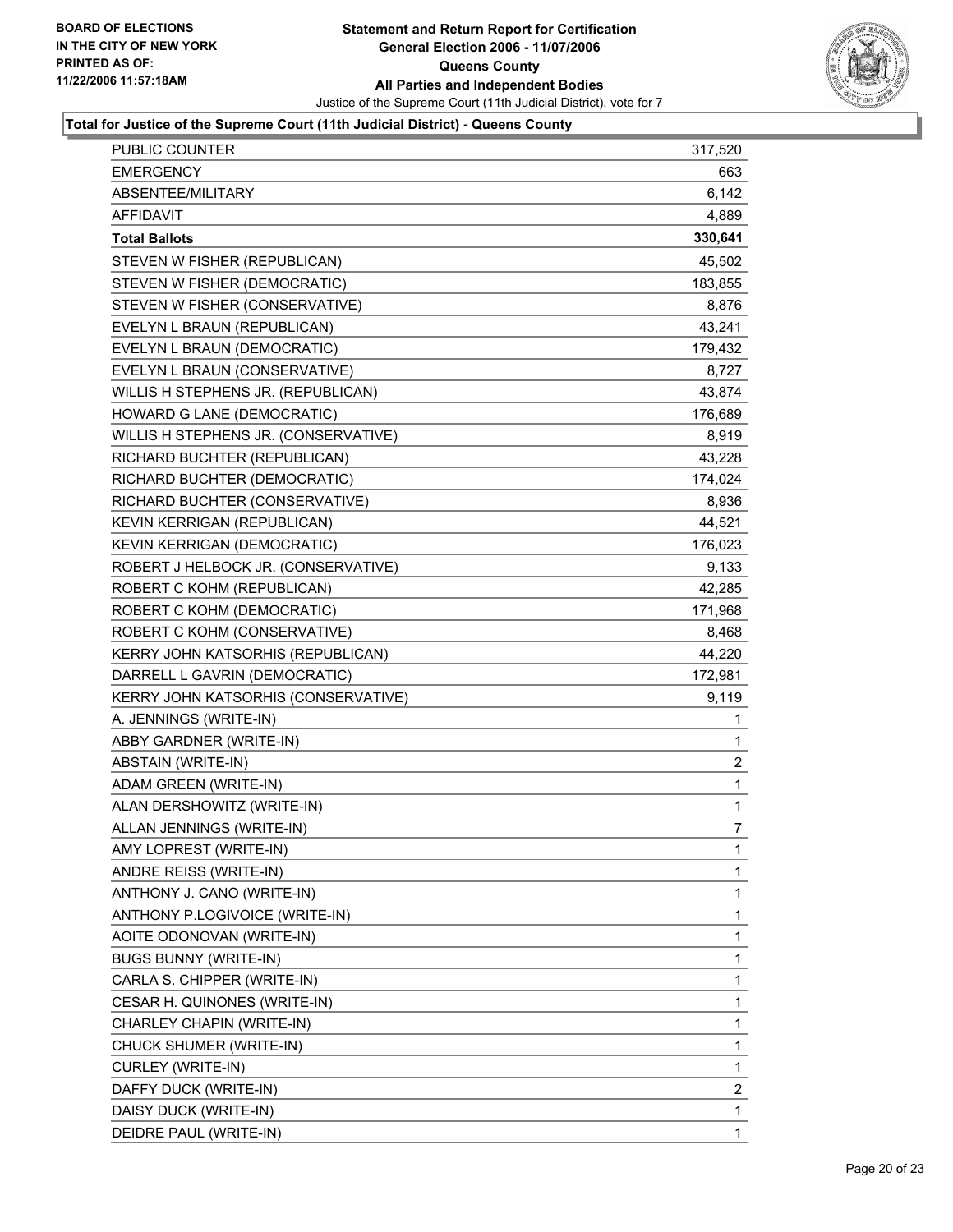

#### **Total for Justice of the Supreme Court (11th Judicial District) - Queens County**

| DESHANT PAUL (WRITE-IN)            | 1                       |
|------------------------------------|-------------------------|
| DEWEY DUCK (WRITE-IN)              | 1                       |
| DONALD DUCK (WRITE-IN)             | 1                       |
| DOV STERNBERG (WRITE-IN)           | 1                       |
| EDWARD FIORILLO (WRITE-IN)         | 1                       |
| ELIOT SPITZER (WRITE-IN)           | 1                       |
| ELIZABETH GOLDSMITH (WRITE-IN)     | $\overline{\mathbf{c}}$ |
| ELIZABETH HENRY (WRITE-IN)         | 1                       |
| ELLIOT LOWENSTEIN (WRITE-IN)       | 1                       |
| ELMO (WRITE-IN)                    | $\overline{c}$          |
| EVA BRAUN (WRITE-IN)               | 1                       |
| FEDERRO PAUL (WRITE-IN)            | 1                       |
| FUCK THIS (WRITE-IN)               | 1                       |
| <b>GARY FIELDING (WRITE-IN)</b>    | 1                       |
| GOOFEY (WRITE-IN)                  | 1                       |
| GOOFY (WRITE-IN)                   | 1                       |
| <b>GREGORY GASS (WRITE-IN)</b>     | 1                       |
| <b>GREGORY MEEKS (WRITE-IN)</b>    | 1                       |
| HARDY (WRITE-IN)                   | 1                       |
| HELLO (WRITE-IN)                   | 1                       |
| HILLARY CLINTON (WRITE-IN)         | 1                       |
| HUEY DUCK (WRITE-IN)               | 1                       |
| HUGH JONG {NORTH KOREA} (WRITE-IN) | 1                       |
| J- TASINI (WRITE-IN)               | 1                       |
| JAMES LOPREST (WRITE-IN)           | 1                       |
| JENNIA JENNINGS (WRITE-IN)         | 1                       |
| JERELINE HUNTER (WRITE-IN)         | 1                       |
| JOE MC CARTHY (WRITE-IN)           | 1                       |
| JOE ZAVOLI (WRITE-IN)              | 1                       |
| JOSEPH KASPER (WRITE-IN)           | 1                       |
| JUDGE (WRITE-IN)                   | 1                       |
| JUDGE ENG (WRITE-IN)               | 1                       |
| KAREN ROSS (WRITE-IN)              | 1                       |
| KATHLEEN M. COLLINS (WRITE-IN)     | 1                       |
| KEN CARL (WRITE-IN)                | 1                       |
| KENNETH DELLEQUILA (WRITE-IN)      | 1                       |
| LARRY (WRITE-IN)                   | 1                       |
| LAUREL (WRITE-IN)                  | 1                       |
| LIE (WRITE-IN)                     | $\overline{7}$          |
| LINA PAUL (WRITE-IN)               | 1                       |
| LOUIE DUCK (WRITE-IN)              | 1                       |
| LOWELL RAPPORT (WRITE-IN)          | 1                       |
| MAOE ZE DONG DANG LEE (WRITE-IN)   | 1                       |
| MARLENE PAUL (WRITE-IN)            | 1                       |
| MARY C CRONIN (WRITE-IN)           | 1                       |
| MARYANN SHABAZZ (WRITE-IN)         | 1                       |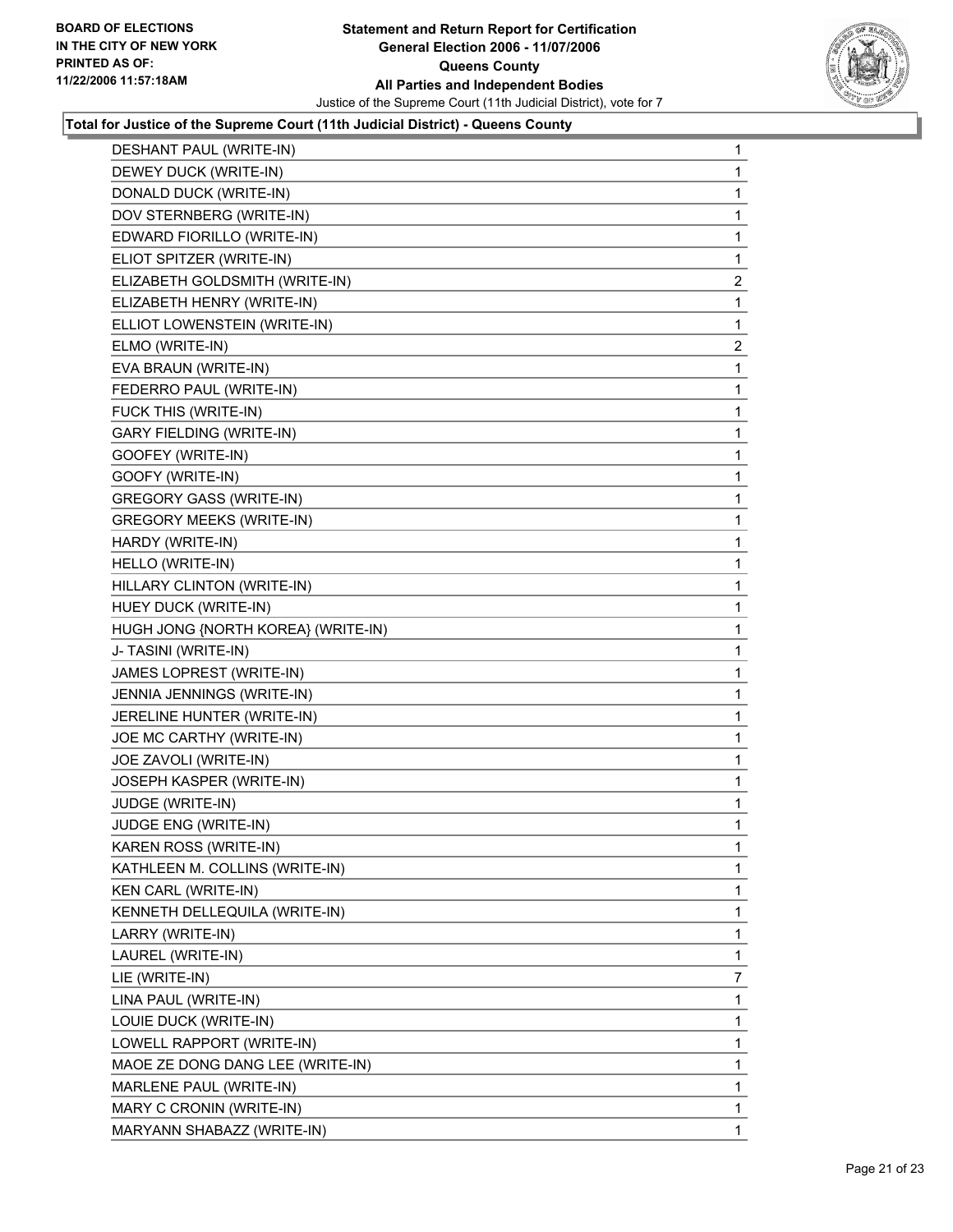

#### **Total for Justice of the Supreme Court (11th Judicial District) - Queens County**

| MICHAEL KUO (WRITE-IN)              | $\mathbf{1}$   |
|-------------------------------------|----------------|
| MICHEL EVANCHIK (WRITE-IN)          | 4              |
| MILLS LANE {REFUCE} (WRITE-IN)      | 1              |
| MOE (WRITE-IN)                      | 1              |
| MR MCGOO (WRITE-IN)                 | 1              |
| NANCY (WRITE-IN)                    | $\overline{7}$ |
| NAOMI ALLEN (WRITE-IN)              | 1              |
| PATRICK T. COLLINS (WRITE-IN)       | 1              |
| PAUL SUNG (WRITE-IN)                | 1              |
| PETE SCAZZERO (WRITE-IN)            | 3              |
| PLUTO (WRITE-IN)                    | 1              |
| PORKY PIG (WRITE-IN)                | 1              |
| R. BEAMER (WRITE-IN)                | 1              |
| RASHISH PAUL (WRITE-IN)             | 1              |
| REBECCA L. TAYLOR (WRITE-IN)        | 1              |
| ROBERT BARK (WRITE-IN)              | 1              |
| ROBERT GREENE (WRITE-IN)            | 1              |
| ROBERT W. VEACH (WRITE-IN)          | 1              |
| RONALD KUBY (WRITE-IN)              | 1              |
| RUDOLPH G. BOHRMAN (WRITE-IN)       | 1              |
| RUTH EORSON (WRITE-IN)              | 1              |
| RUTH GOLSTEIN (WRITE-IN)            | 1              |
| SAMUEL WOLFSON (WRITE-IN)           | 1              |
| SCROOGE MC DUCK (WRITE-IN)          | 1              |
| SOCIALISM (WRITE-IN)                | $\overline{7}$ |
| STACEY CHU (WRITE-IN)               | 1              |
| STEVE DOWNS (WRITE-IN)              | 1              |
| STEVEN L. DEJEAN (WRITE-IN)         | 1              |
| STEVEN STERNBERG (WRITE-IN)         | 1              |
| SUSAN ARON DEFRONZO (WRITE-IN)      | 1              |
| THE RIGHT TO STRIKE (WRITE-IN)      | 1              |
| THERESA MOSER (WRITE-IN)            | 1              |
| THIS IS STUPID (WRITE-IN)           | 1              |
| THOMAS MC CULLEN (WRITE-IN)         | 1              |
| TINKER BELL (WRITE-IN)              | 1              |
| TOM RAM (WRITE-IN)                  | 1              |
| TWO NOS (WRITE-IN)                  | 1              |
| WHY IS THERE ONLY CHOICE (WRITE-IN) | 1              |
| WILEY CYOTE (WRITE-IN)              | 1              |
| WILLIAM J. KLUENDER (WRITE-IN)      | 1              |
| YOSEF GOLDSTEIN (WRITE-IN)          | 1              |
| <b>Total Votes</b>                  | 1,604,161      |
| Unrecorded                          | 710,326        |
|                                     |                |